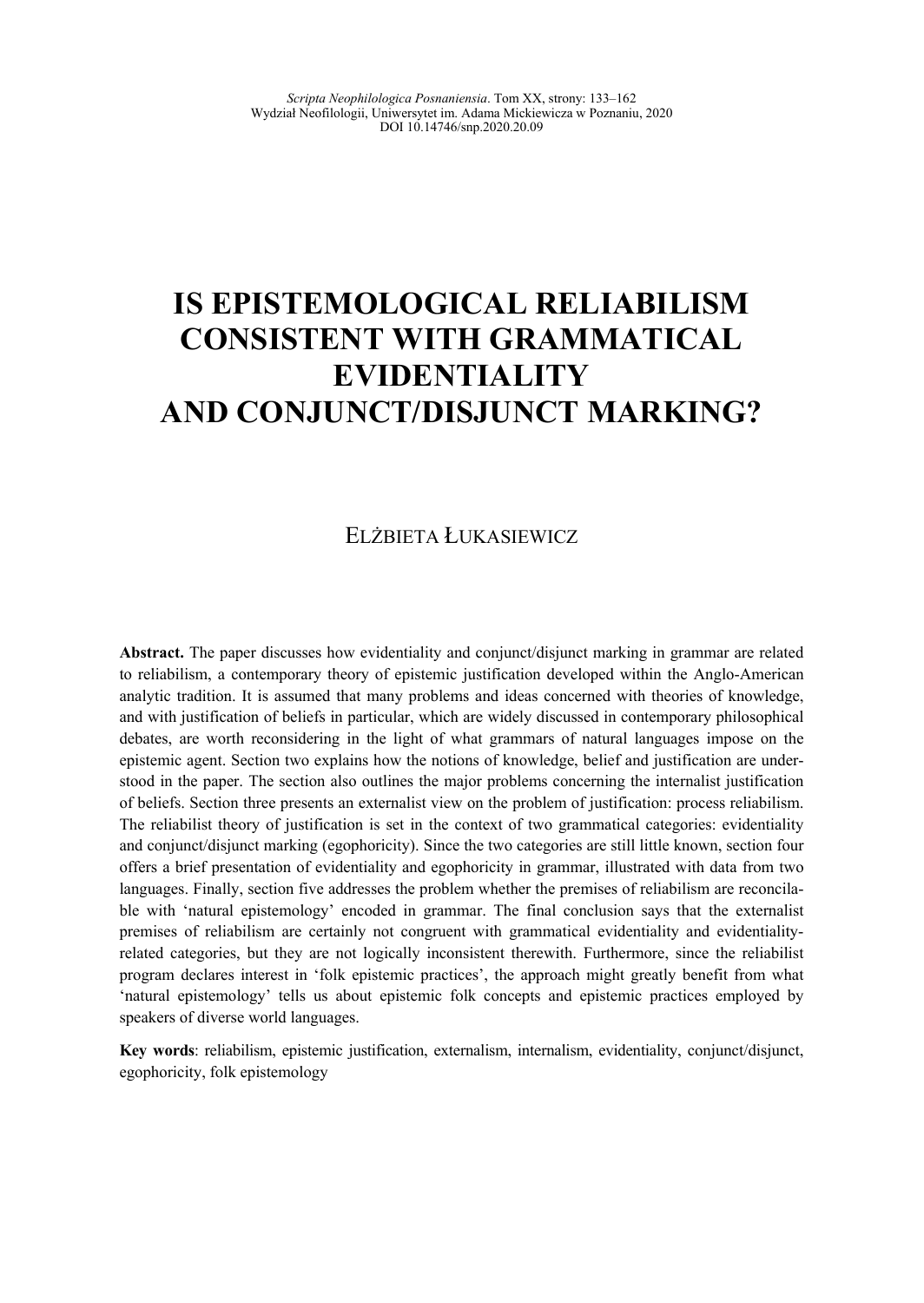# **1. Introduction: on the relation between 'natural epistemology' and philosophical epistemology**

Grammatical evidentiality and evidentiality-related categories are often defined as 'natural epistemology': 'the ways in which ordinary people, unhampered by philosophical traditions, naturally regard the source and reliability of their knowledge' (Chafe, Nichols 1986: vii). Philosophical epistemology, in turn, is conceived of as a fairly theoretical discipline; it is concerned with the nature of knowledge, theories of truth and justification, different sources of knowledge, the problem of the *a priori*, possible arguments against skepticism and similar academic issues. Do 'natural epistemology' and epistemology understood as the theory of knowledge have anything in common then?

If knowledge is interpreted philosophically as a body of true and well-formed beliefs, built by inference from indubitable foundations, then it might appear that 'natural epistemology' encoded in grammar or lexical resources is concerned more with common sense reasoning and opinions than with *episteme* in Plato's or Descartes' understanding of the term. In consequence, natural epistemology cannot contribute in any significant way to the philosophical discussion on theories of knowledge and justification. The way ordinary believers know how they know might be considered interesting in its own right but rather irrelevant to the theory of knowledge understood as *episteme*. However, in what follows I wish to argue that there are good reasons why 'natural epistemology' matters and the manner ordinary believers reflect on their beliefs is relevant to epistemic theory.

Foremost, a disregard for folk epistemic concepts would be self-limiting for epistemology itself. Traditionally understood, epistemology is a normative discipline whose aims include elucidating and *improving* the ways we form our beliefs. The ultimate goal of epistemic investigation is always getting to the truth, that is, attaining more true beliefs. If we reject the epistemic concepts of ordinary believers as naïve, uninformed and generally uninteresting for epistemology, then there is nothing to improve and the important mission of epistemology is simply lost. By claiming the due place for 'natural', or 'folk', epistemology, I do not mean that the normative concept of knowledge is to be diluted and regarded as all-inclusive. However, a normative epistemic theory which is not interested in how real people form their actual beliefs simply fails.

On the other hand, epistemology cannot be reduced to cognitive psychology, i.e. to the problem of how beliefs are actually formed or acquired.<sup>1</sup> The key assumption of the traditional epistemology, adopted in the present paper, is that the concepts of knowledge, justification and belief are inherently normative and evaluative since they involve truth. What we *ought to* regard as knowledge, how we *ought to* form

<sup>&</sup>lt;sup>1</sup> Cf. the project of 'epistemology naturalized' in Quine (1969); see also Kornblith (1999).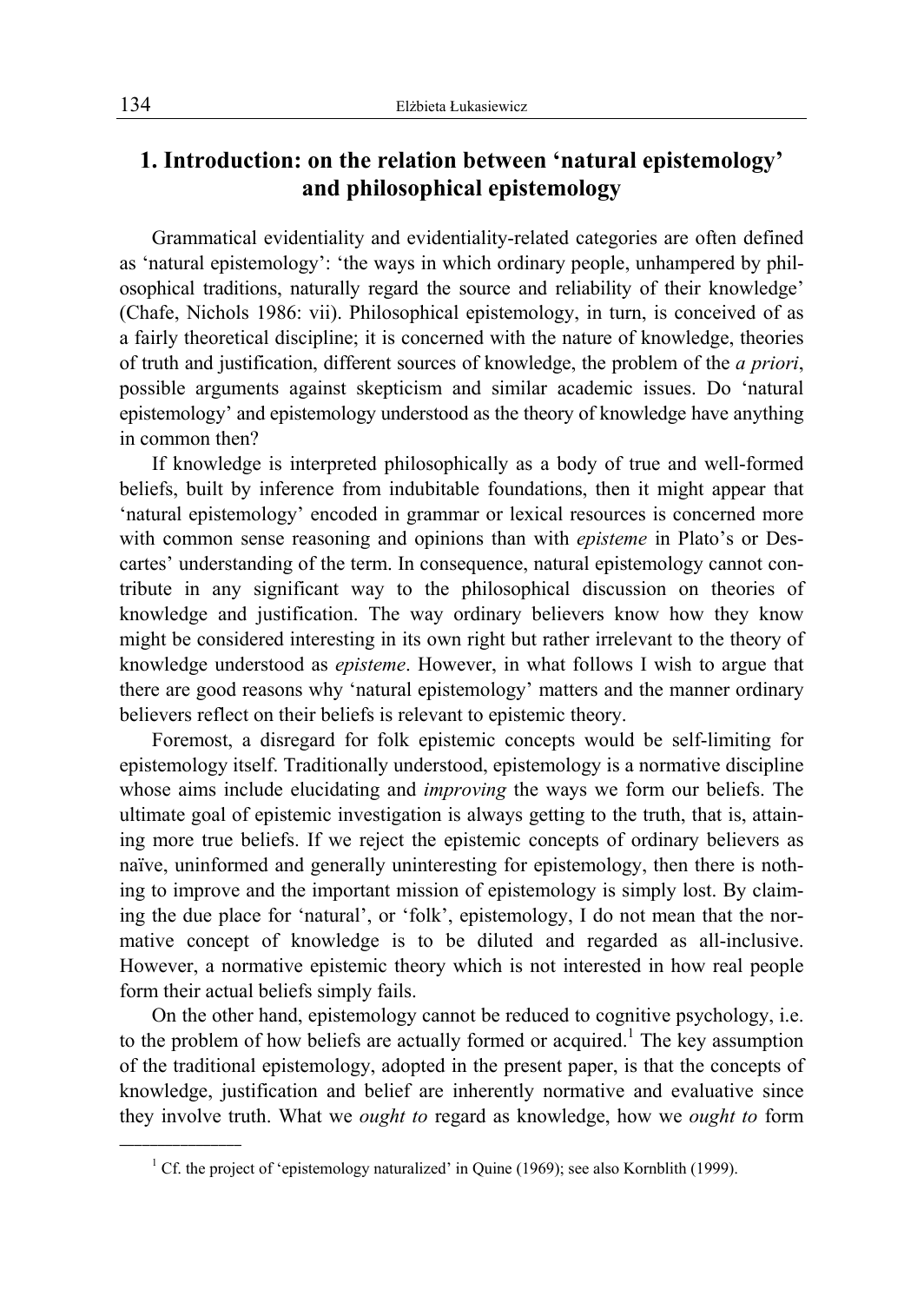our beliefs and what *can* be regarded as justification for them are not only legitimate, but they are also interesting epistemological questions.

This paper discusses how evidentiality and conjunct/disjunct marking in grammar are related to reliabilism, a contemporary theory of epistemic justification developed within the Anglo-American analytic tradition. I believe that many problems and ideas concerned with theories of knowledge, and with justification of beliefs in particular, are worth reconsidering in the light of what grammars of natural languages impose on the epistemic agent. When discussing reliabilist justification and setting it in the context of evidentiality and evidentiality-related category of conjunct/disjunct marking, I will obviously assume that the epistemic agent is to be construed in a generic way, not necessarily as a member of an English speaking community. This should be an implicit assumption of any epistemology if it is to be understood in a standard normative way. Epistemology is theory of knowledge regardless of the language in which that knowledge is expressed. However, many of the ideas which are prominent and widely discussed in contemporary Anglo-American epistemological debates – concerning not only reliabilism – are heavily influenced by a quite different implicit assumption, namely, that the epistemic agent speaks what we might call (after Whorf 1956) the Standard Average European language.<sup>2</sup> Viewed from a non-Indo-European perspective, many of those ideas need to be reformulated, or should be reconsidered at least.

Do we need to care about little known and exotic languages, spoken by small groups of people, when constructing a theory of knowledge or epistemic justification? I believe we must. Otherwise, we face a rather unwelcome prospect that norms and values regarding epistemic justification of beliefs be tagged with a footnote that they pertain to speakers of some languages only, English included. It would be hard to find a normative epistemology thus limited. A viable theory of epistemic justification of beliefs must be language-neutral, which means that it must be equally defensible regardless of the language in which those beliefs are formulated. Naturally, it is not the aim of theories of epistemic justification to check whether they are resistant to diverse linguistic data, but should a given theory prove untenable in the face of available linguistic facts, it has to be reformulated. Linguistic diversity in the world is a fact, not a marginal phenomenon, and any normative epistemological theory which makes universal claims should be ready to cope with language-grounded counterarguments.

In what follows, section 2 will explain how the notions of *knowledge*, *belief* and *justification* are understood in the paper. The section will also outline the major problems concerning the internalist justification of beliefs. Section 3 will present an externalist view on the problem of justification: process reliabilism. The reliabilist

<sup>&</sup>lt;sup>2</sup> See, for example, Alston (1999: 223, 228–229); this problem is discussed in more detail in Łukasiewicz (2018a: 320–329, 396–403).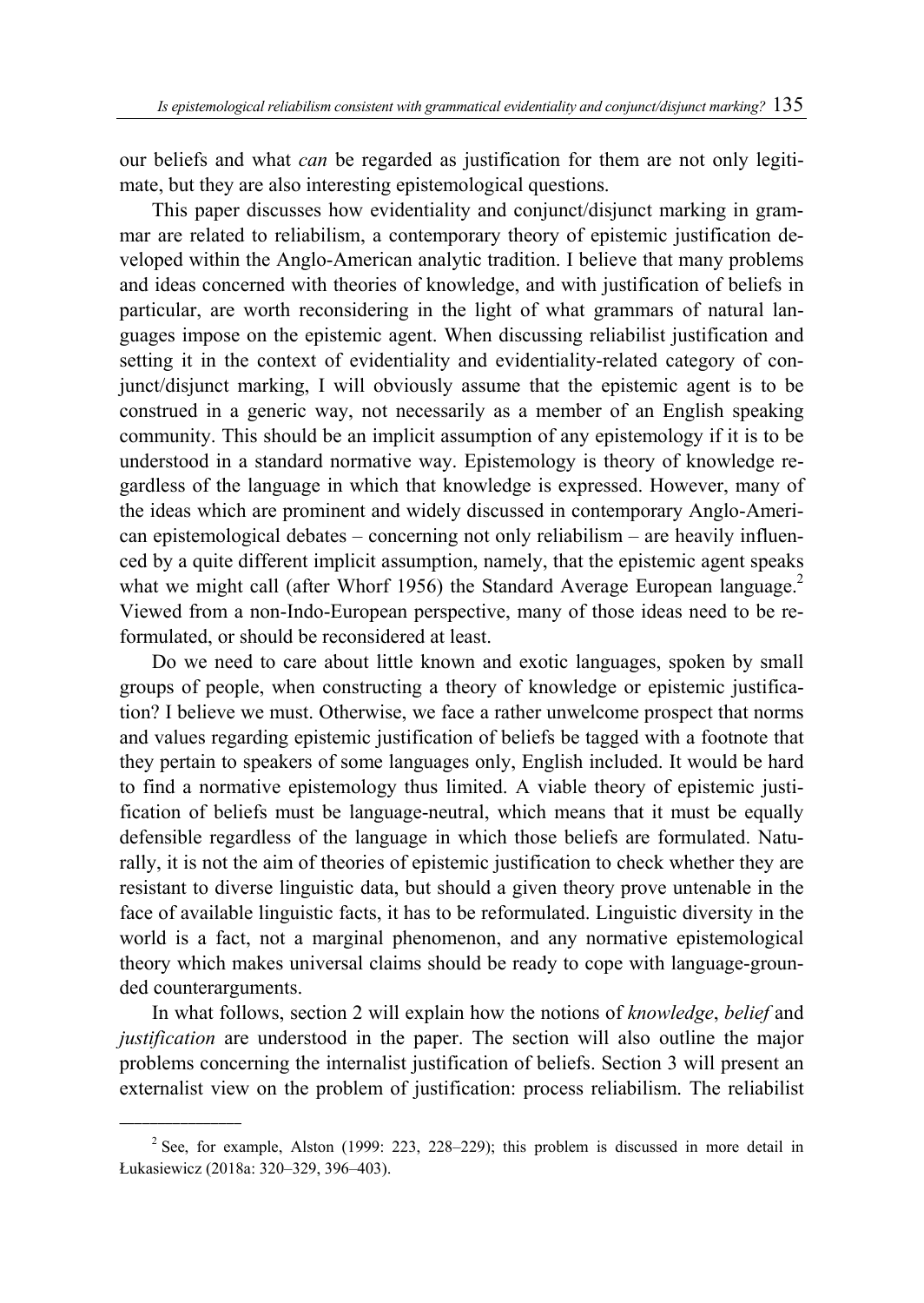theory of justification will be set in the context of two grammatical categories: evidentiality and conjunct/disjunct marking (egophoricity). Since the two categories are still little known, sections 4.1 and 4.2 offer a brief presentation of evidentiality and egophoricity in grammar, illustrated with data from two languages. Finally, section 5 addresses the problem whether the premises of reliabilism are reconcilable with 'natural epistemology' encoded in grammar. The final conclusion will be that the externalist premises of reliabilism are certainly not congruent with grammatical evidentiality and evidentiality-related categories, but they are not logically inconsistent therewith. Furthermore, since reliabilism programmatically declares interest in 'folk epistemic practices', the approach might greatly benefit from what 'natural epistemology' tells us about epistemic folk concepts and epistemic practices employed by speakers of diverse world languages.

### **2. Preliminaries: the notions of knowledge, belief and justification of beliefs**

The concept of knowledge has a normative character. In traditional epistemology, knowledge is regarded as a mental state that entails attaining objective truth: to know means to be in contact with facts and real states of affairs. Therefore, knowledge is not just whatever is strongly believed and supported by arguments within a given community, as some relativists claim. Nor can we reduce knowledge to a cognitive state of the mind, described in purely physicalist terms like other natural phenomena, without any ethical aspect connected therewith (as in 'epistemology naturalized'; see Quine 1969; Kornblith 1999). Knowledge is an unavoidably ethical affair.

Not only is knowledge something desirable and worth striving for, like health or good looks, but it imposes on a person a kind of moral obligation: one ought to pursue knowledge. Of course, only certain types of knowledge have that moral streak; no one would say that I am under an obligation to gather as much knowledge as possible concerning, say, my present view out the window. But if one fails to know what is important to be known and can be known, the person may be considered not only an incompetent observer, but also someone blameworthy of intellectual negligence. Since knowledge is a highly valued cognitive state which is intrinsically connected with truth, failing to know something is like a moral failure; we are obliged to be epistemically responsible and to form our beliefs the best way we can.

In traditional epistemology, knowledge has been defined as a *justified true belief* (JTB): to know something is to believe a proposition which is both epistemically justified and true.<sup>3</sup> In what follows, *truth* will be understood as correspondence with

 $3$  In the present paper, knowledge is defined traditionally, without considering the Gettier problem (1963); for a discussion of the problems concerning the JTB theories of knowledge, see Zagzebski (1996: 283–292).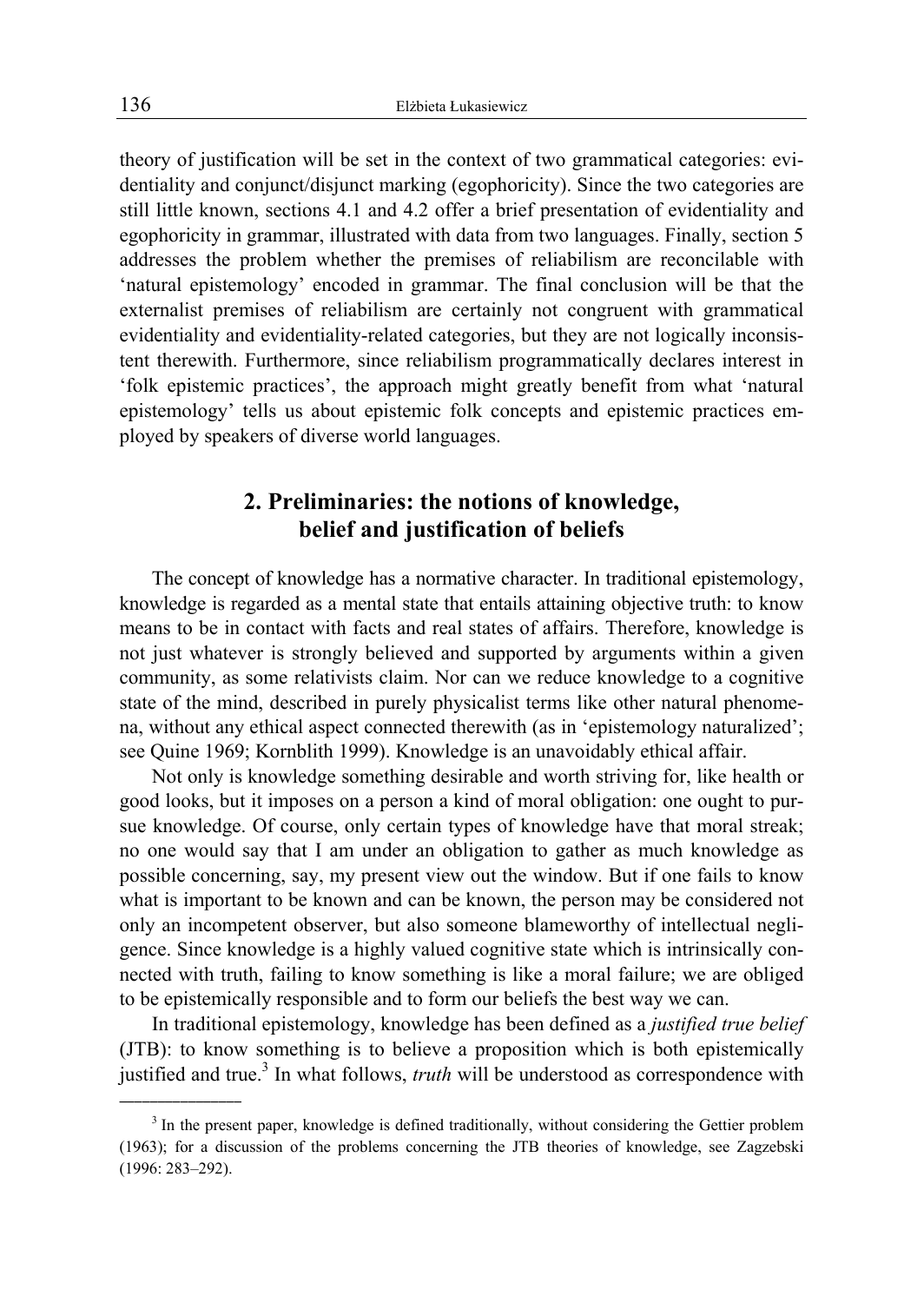mind-independent reality, as in the classical Aristotelian theory of truth.<sup>4</sup> The terms that remain to be explained are *bielief* and *justification*.

Perhaps the most common understanding of the term *belief* in contemporary analytic epistemology and philosophy of language, but certainly not the only one, is that belief is a *propositional attitude.*<sup>5</sup> Other propositional attitudes include desire, hope, doubt, fear, etc.; these are all mental states of having some attitude to a proposition expressed in a sentence. In the case of belief, it is an attitude of accepting a given proposition as true. It follows that thus interpreted, belief must be capable of being described in words, typically (but not necessarily) in the form: *S believes that p*, where *S* stands for a human subject (the believer) and *p* is a proposition in the logical sense expressed in a sentence in a natural language – whatever it is that is believed by *S*.

Sometimes our way of speaking about beliefs is ambiguous. By *belief* we mean the mental state of regarding the proposition  $p$  as true, or an act of assertion whose content is *p* or, for short, the proposition *p* itself, as contained in the mind and represented by a sentence. These are ontologically distinct things; a mental state of accepting a proposition as true is clearly different from a proposition, or from an act of assertion, or from a sentence expressing a proposition. However, since the component of 'mental acceptance of proposition  $p$  as true' is definitional for our understanding of what belief is, so whenever there may arise a similar ambiguity in the use of terms, it should not lead to any serious confusion. In what follows, *belief* refers to the believer's attitude to regard *p* as true. A proposition is an object (content) of belief; it is not belief itself. The essence of this approach is that someone's belief should always have a propositional content – *what* is believed – which is semantically determinate and has a truth value (i.e. the proposition believed is objectively true or false, though the believer may have no cognitive access to that truth value, of course).

Believing is not an all-or-nothing affair; it comes in degrees. A typical way to represent this feature is using a scale from 0 to 1, where 0.5 means that the subject considers the proposition as likely to be true as false, 0 indicates lack of any confidence, and 1 indicates absolute certainty. With respect to the latter, we can observe a mismatch between the use of the term *belief* in philosophical discourse and in casual speech. In philosophical discourse, it is appropriate to speak of beliefs when the degree of confidence in their truth value is 1. Such indubitable beliefs based on in-

 $\overline{\phantom{a}}$  , where  $\overline{\phantom{a}}$ 

<sup>&</sup>lt;sup>4</sup> The classical theory of truth still appears to be most resistant to critique and intuitively most appealing in comparison with its rivals: the coherentist and pragmatic theories. The literature on different theories of truth is too extensive to be cited here in any satisfactory way; for an overview see Woleński (2005), Glanzberg (2013). 5

 $1$ <sup>5</sup> It is noteworthy that W.V.O. Quine and D. Davidson, two famous names in the analytic philosophy of language and mind, did not regard beliefs as propositional attitudes; for a discussion, see Glock (2003: 268–293).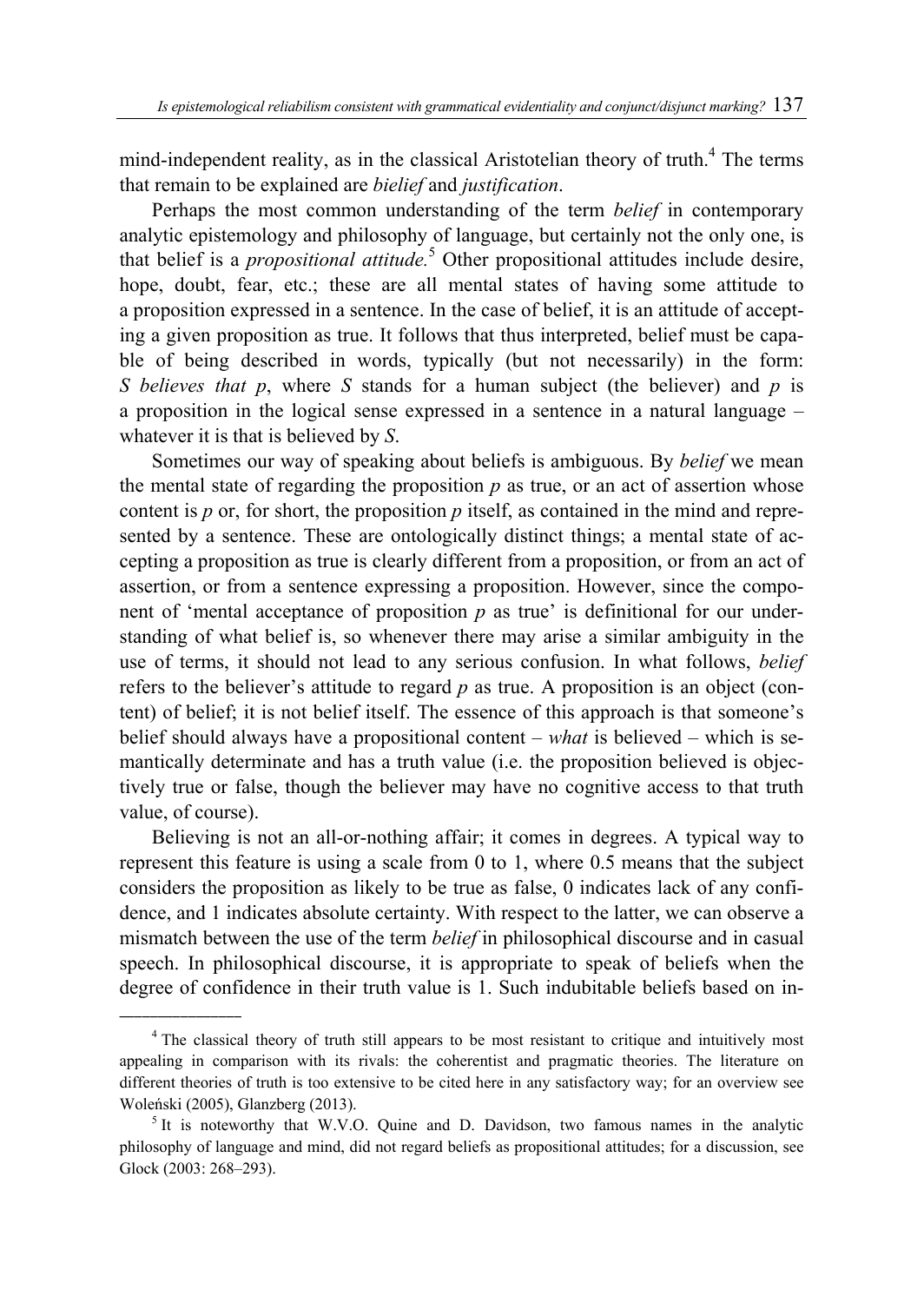trospection or – according to some philosophers – on perception are the focus of interest for theories of epistemic justification. The matter is different in our casual use of the term *belief*. We can use the term when we are certain of the truth of the proposition *p* only if it refers to our opinion (not to a fact we know), as in *It is my belief that these funds must be used in a preventative manner.* But it would be anomalous to use the term *belief* in a situation when I can be expected to have firstperson infallible knowledge on the matter, like in *I believe I can see a cup on the table.* This sentence would be appropriate only on condition that the degree of my belief is actually far less than 1, perhaps due to disturbances in vision, hallucinations, distance, poor light, etc. Similarly, in *I believe that John is married*, what I actually imply to my interlocutor is that I do not know whether the proposition expressed is true; my degree of conviction may be very high, but it is less than 1. If I were in possession of perfectly reliable information about John's marital status, I would have used another verb, like *I know that John is married*, an unmarked assertion *John is married* or an equivalent thereof. By using *I believe* in this context, I indicate that my assertion is based on inference or someone's testimony, but I lack certainty – I am not in possession of the best source of evidence available to provide me with absolute certitude. In philosophical discourse, however, one can speak about *infallible beliefs* about which one cannot have doubts.

Of course, infallible beliefs constitute a minority in the vast body of all our beliefs. It is not unusual to hold a belief without considering its propositional content too thoroughly. Many of our everyday beliefs are of this type; we accept their content as true, sometimes we get emotionally involved, without much care about the details concerning their veracity. But such beliefs will not constitute *knowledge* since they lack a significant element – justification. The next issue to be explained is the problem of belief's justification.

What does it mean that a belief is epistemically justified? Does it require that the believer *justify* her/his belief, or is it enough that s/he *be justified* therein? In other words, does the believer need to have access to what justifies her/his belief to believe in a justified way? Is the justifier something completely internal to the mind of the cognizer; i.e. is it a mental state? What is it that may confer justification on a belief? How many of our beliefs are justified and how many are mere beliefs without a proper warrant? These are the questions which can be answered in remarkably different ways in contemporary epistemology.

What is invariable in the diverse approaches to epistemic justification is that it is inseparably connected with *aiming at* truth. However, a justified belief does not have to *be* true. When I look at my usually reliable watch, whose hands show one o'clock, I form a belief that it is one o'clock. I am justified in my belief even if my watch is out of order at the moment, and, unbeknownst to me, it is already two o'clock. My belief then is not true, but it is well-justified because in forming it, I relied on appropriate evidence available to me.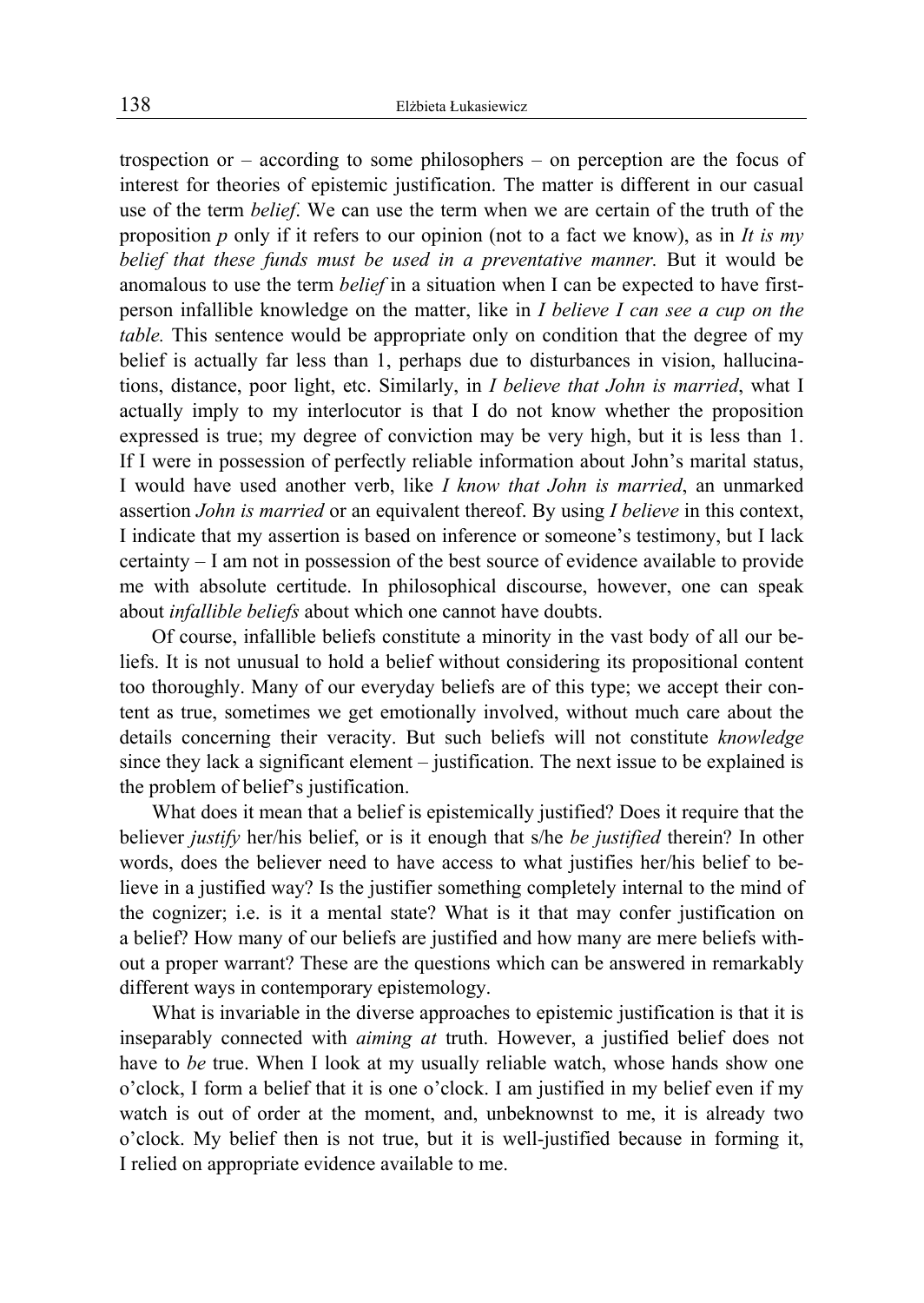Analogically, a true belief does not have to be justified. If I seek advice of a clairvoyant to invest my money, and I learn from that person that the company *A* is a promising enterprise on the stock market and, accordingly, I form a belief regarding that company, my belief will not be properly justified, even if *A* is indeed a sound investment. I cannot say that I *know* that the company *A* is worth investing in. To meet requirements for being epistemically justified, a belief must be based on good evidence, the source of which is usually perception, memory, introspection, good reasoning or reliable testimony. Beliefs based on superstitions or wishful thinking cannot be the basis of knowledge, even if they happen to be true.

Justification is gradable. Our beliefs may have a very high degree of justification, for example, when my introspective awareness of pain allows me to form an indubitable belief that I feel pain in my knee, or they may be justified only well enough to hold them as reasonable beliefs, but far from certainty. One of the consequences of the premise that justification is gradable and a belief can be based on less than certain evidence is a possibility that some of our beliefs may be justified but not true, as in the above case of the broken watch. Constraints on what can provide justification (and, in consequence, which beliefs deserve to be called *knowledge*) have varied in different philosophical traditions. They have ranged from very rigorous Cartesian-style approaches aiming to discover what might be an indubitable basis of our reasoning to those advising rather loose requirements allowing for knowledge based on others' reports or on memory, which can be fallible. The latter usually presuppose some minimal level of justification required for a belief to be *prima facie* justified in the absence of recognizable defeaters.

Most of our beliefs are interconnected with other beliefs we hold in a justificatory relation; we believe that *p* because we have a prior, apparently justified belief that *q*. Our belief that *q*, in turn, is a result of our prior belief that *x*, and so on. Now, the problem is what provides the ultimate justification in that chain of beliefs:  $\ldots \rightarrow x \rightarrow q \rightarrow p$ . Is that ultimate justification itself a belief or not? If it were a belief, it would not be of much help in providing justification since that belief itself would require justification and the chain might go on interminably. One should note at this point that the picture is usually more complex than our simple chain:  $\ldots \rightarrow x \rightarrow q \rightarrow p$ . Most of our beliefs form a multidimensional web-like structure, but for the sake of the present discussion, we can adopt that simplified scheme.

The issue of the ultimate justification in a chain of beliefs lies at the heart of what is called *the epistemic regress* problem.<sup>6</sup> Generally, there are four possibilities regarding the beginning of any justificatory chain. The first is that the chain begins with a belief which simply lacks justification. But in that case, of course, any belief dependent in its justification chain on that prior unjustified belief will be unjustified

<sup>6</sup> The regress argument was formulated by Aristotle in *Posterior Analytics* (I.3: 72b,1–15); cf. Ziemińska (2013: 44–45).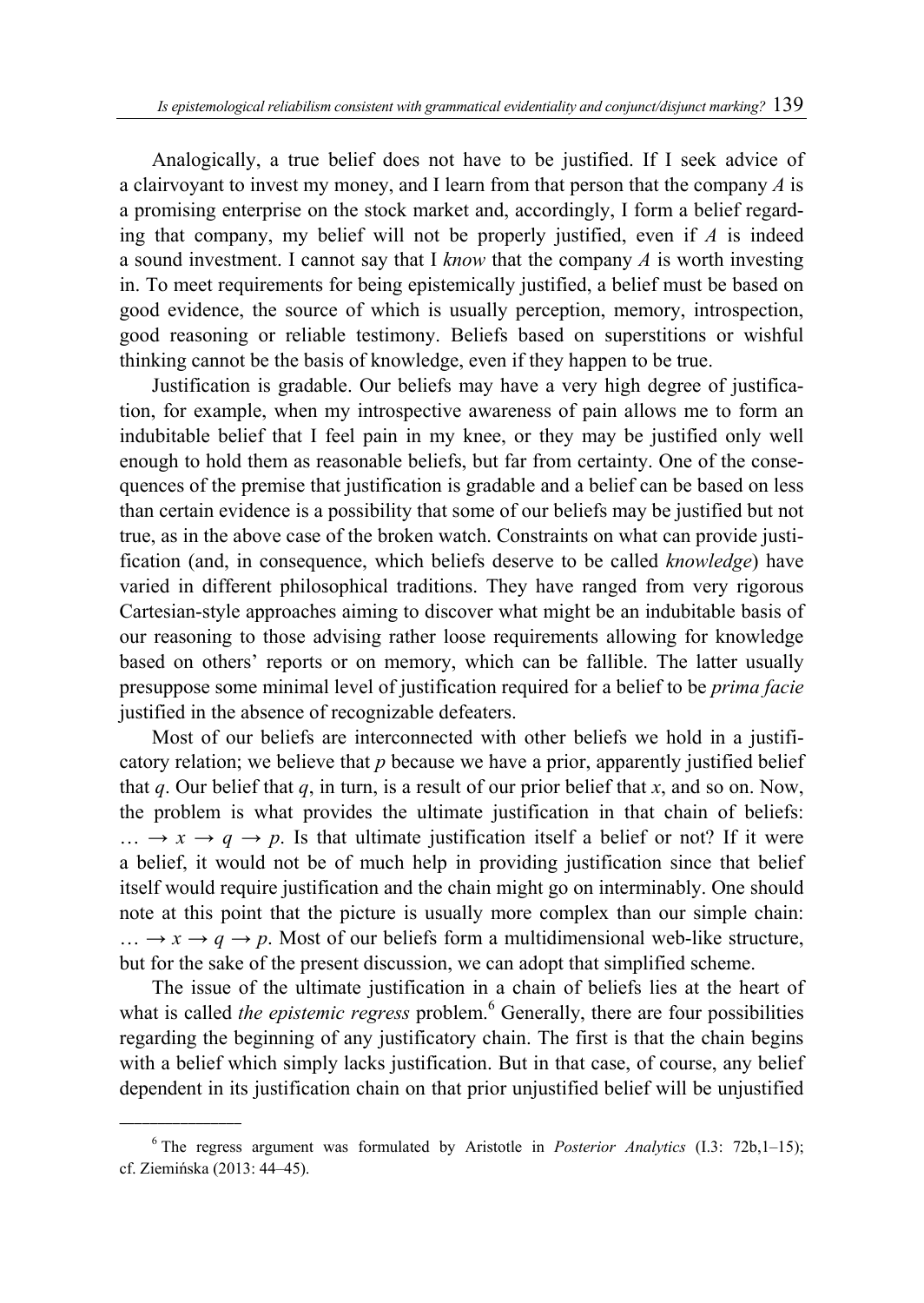as well. In the second, the justificatory chain does not have a beginning; any belief is supported by an infinite number of other beliefs and the chain of reasoning goes on interminably. Since in this case none of our beliefs can enjoy its ultimate justification, and we must assume an infinite number of beliefs to provide justification for an even most mundane belief, this alternative is not very compelling.<sup>7</sup> In the third option, our justificatory chain, no matter how long, is circular; it will always look as follows:  $p \rightarrow \ldots \rightarrow x \rightarrow q \rightarrow p$ . In consequence, a belief provides justification for itself *via* other beliefs. But it does not appear intuitively convincing that self-justified beliefs can be the foundation of all our knowledge.

Because these three options cannot account for the ultimate justification of our beliefs and the epistemic regress problem remains unsolved, many epistemologists have opted for a fourth alternative. They claim that since we do have justified beliefs and it would be absurd to negate this, some of our beliefs must be justified by something else but not other beliefs; i.e. they are justified *non-doxastically*. In epistemological foundationalism, such beliefs are called *basic beliefs*, or *unconditionally justified foundational beliefs*, because they do not derive their justification from other beliefs, at least not in any significant degree. It is true that they can be supported by other beliefs but, primarily, their source of justification lies elsewhere, because, otherwise, we would face the regress problem (see above). All other beliefs are *non-basic*, because their being justified depends on the justifiedness of some prior beliefs from which they are deduced.

The obvious question that arises is what may confer justification on basic beliefs. One should start with an observation that there are not too many options here. Introspection is one of such sources of justification; beliefs about my conscious mental states and sensations are unconditionally justified for me. When I have a belief that *I am perceiving a cup on the table*, I cannot doubt the fact that I have that belief, even if that belief is caused by hallucinations and there is actually no cup there. Analogically, my beliefs that I am in pain or that I feel sad or happy are immediately justified for me. I cannot doubt my belief that I feel happy when I am experiencing such an emotion. Beliefs about my mental states or sensations do not require correspondence with the external world; they are justified for me immediately, simply by considering those states. Mathematical and logical/analytical truths make another group of basic beliefs; for example, *two plus two is four*, *red is not green,* or *all red squares are square*. These beliefs are deductively inferred indubitable truths.

The view that all our justified beliefs belong to either (a) immediately justified basic beliefs, or (b) non-basic beliefs, which must derive their ultimate justification from basic beliefs (possibly through a chain of other beliefs), is to be found in all versions of epistemological *foundationalism*. It claims that a set of basic beliefs,

 $<sup>7</sup>$  But see Klein (1998, 1999), where infinitism is argued for.</sup>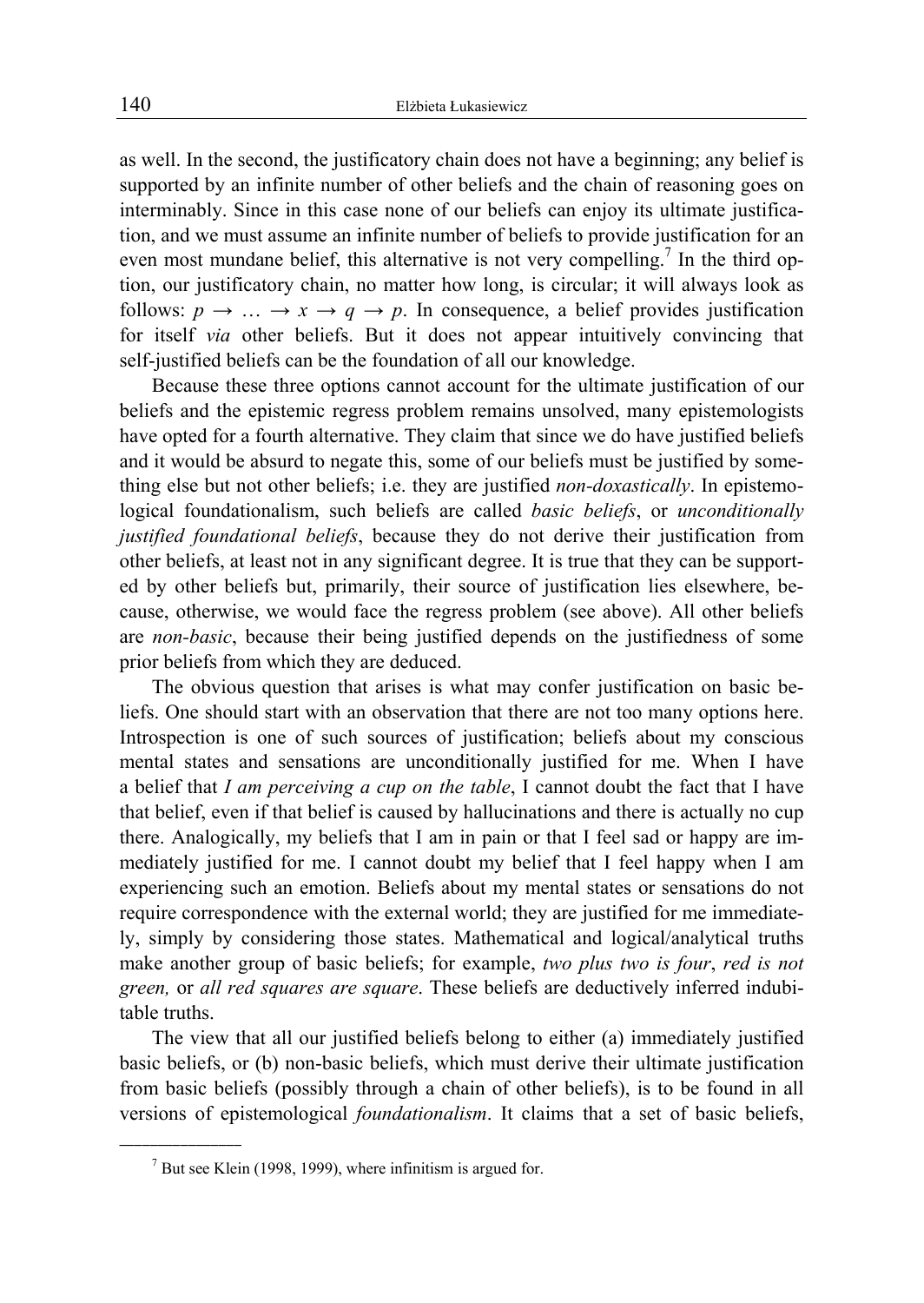which are immediately and non-doxastically justified, makes the foundation of all our *knowledge*. 8

The above view may seem an obvious solution to the epistemic regress problem. Nevertheless, some strong objections to it have been formulated, mostly, but not only, concerning the question of whether it is possible to have justification for a belief which would not involve any prior beliefs. This problem, which is the core assumption of foundationalism, has generated most of the critique, starting with the famous argument formulated by Wilfrid Sellars.

In his essay 'Empiricism and the philosophy of mind' (1963), Sellars generally criticized the concept of 'the given', and thus he also undermined the idea that nondoxastic (non-belief-like) experiential states can provide epistemic justification for beliefs. What is described as 'the given' (i.e. sensory elements of experience given immediately, without any concepts involved, e.g. the sensation of red on seeing a Ferrari car) cannot make the foundation of empirical knowledge without ascribing to it a certain truth value. However, if the truth value is required, then the concept of truth plus some other concepts and an act of judging connected therewith are intrinsically involved in our immediate sensory experience. Therefore, the idea of 'the given' is untenable. Sellars's argument was later elaborated by Laurence BonJour in *The Structure of Empirical Knowledge* (1985: 31), where the line of reasoning is similar in essence. Getting a non-doxastic justification for basic beliefs is an impossible task because either:

- (a) some inferences are necessarily involved in the process; otherwise, there is no ground for the subject to give one of her beliefs the status of being basic, but if any inferences are involved the belief in question is no longer properly basic, or
- (b) our non-doxastic experiential states are indeed exclusively qualitative and non-propositional, but then they will fail to justify anything.

Connected with the above arguments is the problem that such foundational basic beliefs, independent of other beliefs, are unthinkable.<sup>9</sup> Let us remember that foundationalism does not deny that basic beliefs may be somehow supported by other beliefs, but they must be entirely and adequately justified by belief-independent factors. Other beliefs cannot contribute to the epistemic status of basic beliefs in any essential way, because then there looms the infinite regress problem. However, such basic beliefs, essentially independent of other beliefs, are difficult to conceive of; it would be difficult to specify what their content might be.<sup>10</sup>

<sup>&</sup>lt;sup>8</sup> However, the different strands of foundationalism vary remarkably in their constraints on what can provide that immediate non-doxastic justification for a basic belief, or, in other words, which beliefs are basic; e.g. whether perception can provide justification for basic beliefs about the external world, as 'modest' foundationalists claim (in opposition to classical foundationalists); cf. BonJour (1999, 2003); Lemos (2007: 44–65).

 $^{9}$  Cf. Sosa (1991 [1980], 2003).

 $10$  The implications of obligatory evidential marking for the justification of basic beliefs are analysed in Łukasiewicz (2018a, 2018b).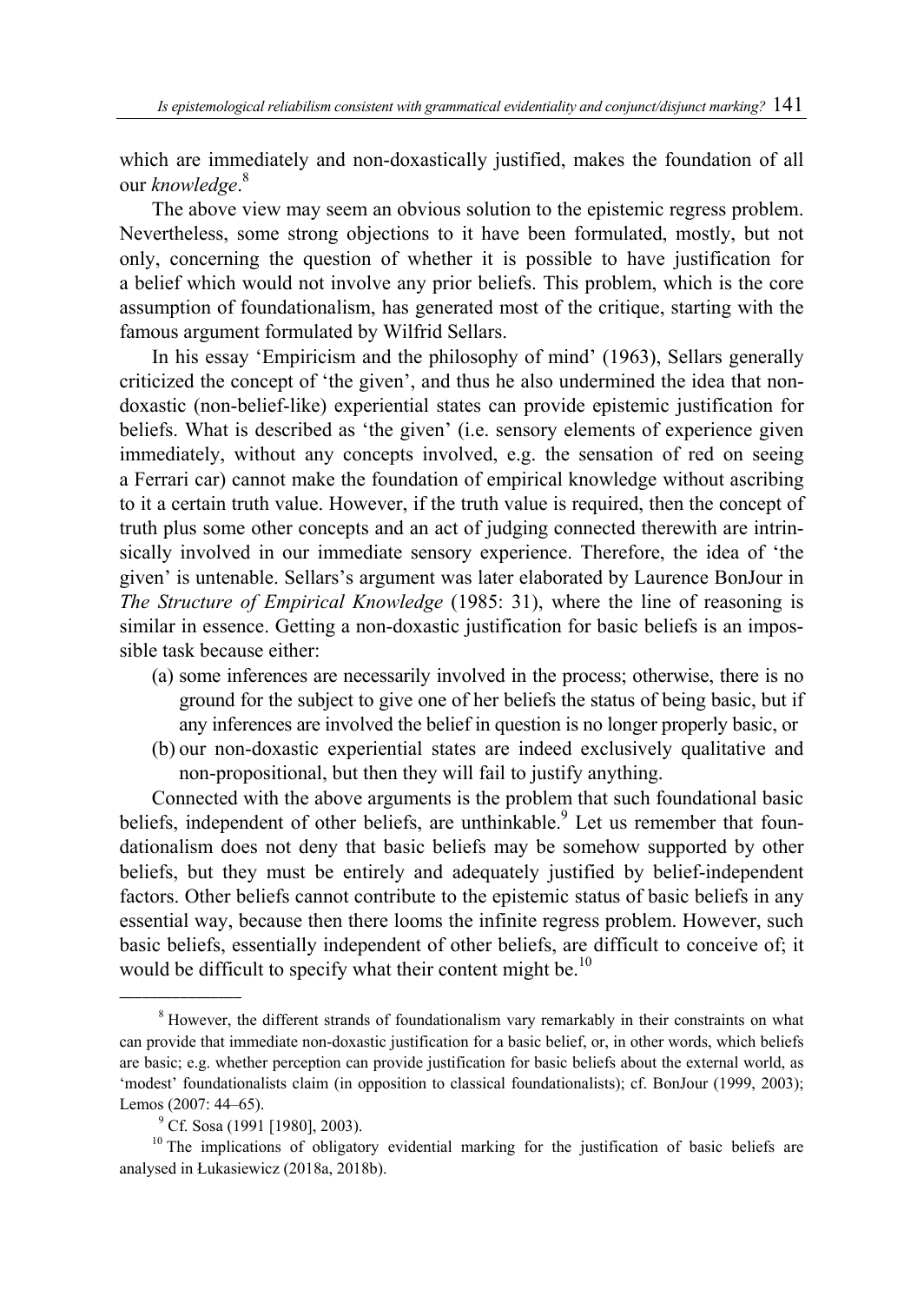Also, it is unlikely that there might be any real epistemic agents able and willing to pursue the task of justifying the whole content of their knowledge by deducing it from a limited number of basic beliefs. The task appears to be beyond the powers of even those who are epistemically most gifted and responsible. In consequence, the path that foundationalism offers is rather untraveled, which makes the approach even less attractive. A still bigger problem is whether it is possible in the first place to validly justify beliefs about the external world when having access to internal mental states only. Since foundationalism as a theory of justification is threatened with insoluble dilemmas, many epistemologists have turned their attention to a completely different solution, namely, an externalist source of justification, which is the topic of the next section.

### **3. In search of externalist justification: the premises of process reliabilism**

Acquisition of knowledge is most often a cooperative accomplishment which involves actions by other people. Also, it depends heavily for its success on external circumstances. However, coming to know justification for one's beliefs has been traditionally understood as a solitary activity: a task an individual believer is solely responsible for. This, in turn, has always been connected with the prerequisite that in order to have a justified belief, the believer must *be aware* of what provides justification for that belief – be it another belief, a whole system of beliefs or some foundational experience (cf. BonJour 2003: 7).

The requirement of the accessibility of epistemic justification for the believer goes well with the concept of epistemic responsibility. The believer can be held responsible for the quality of her/his beliefs only if s/he has, or may have, conscious access to justifiers. If there are factors connected with the subject's belief which are inaccessible to her/his cognition, they cannot influence our evaluation of her/his epistemic duties, i.e. her/his believing responsibly or not. In consequence, those factors do not have any bearing on the epistemic status of the belief in question (though they may affect the belief's truth value, of course).

However, in recent decades, this well-established standpoint on the internalist nature of epistemic justification has been seriously challenged. As BonJour characterizes the retreat from epistemic internalism:

almost the only point on which large numbers of otherwise widely disparate epistemologists agree is the conviction that internalist foundationalism is an untenable, indeed hopeless, position and must be abandoned if epistemological progress is to be made. (2003: 8)

The question of whether the subject holding a justified belief needs to have a conscious access to justification (whatever the nature of the justifier: another belief, a system of beliefs or a non-doxastic experience), or that access is not necessary,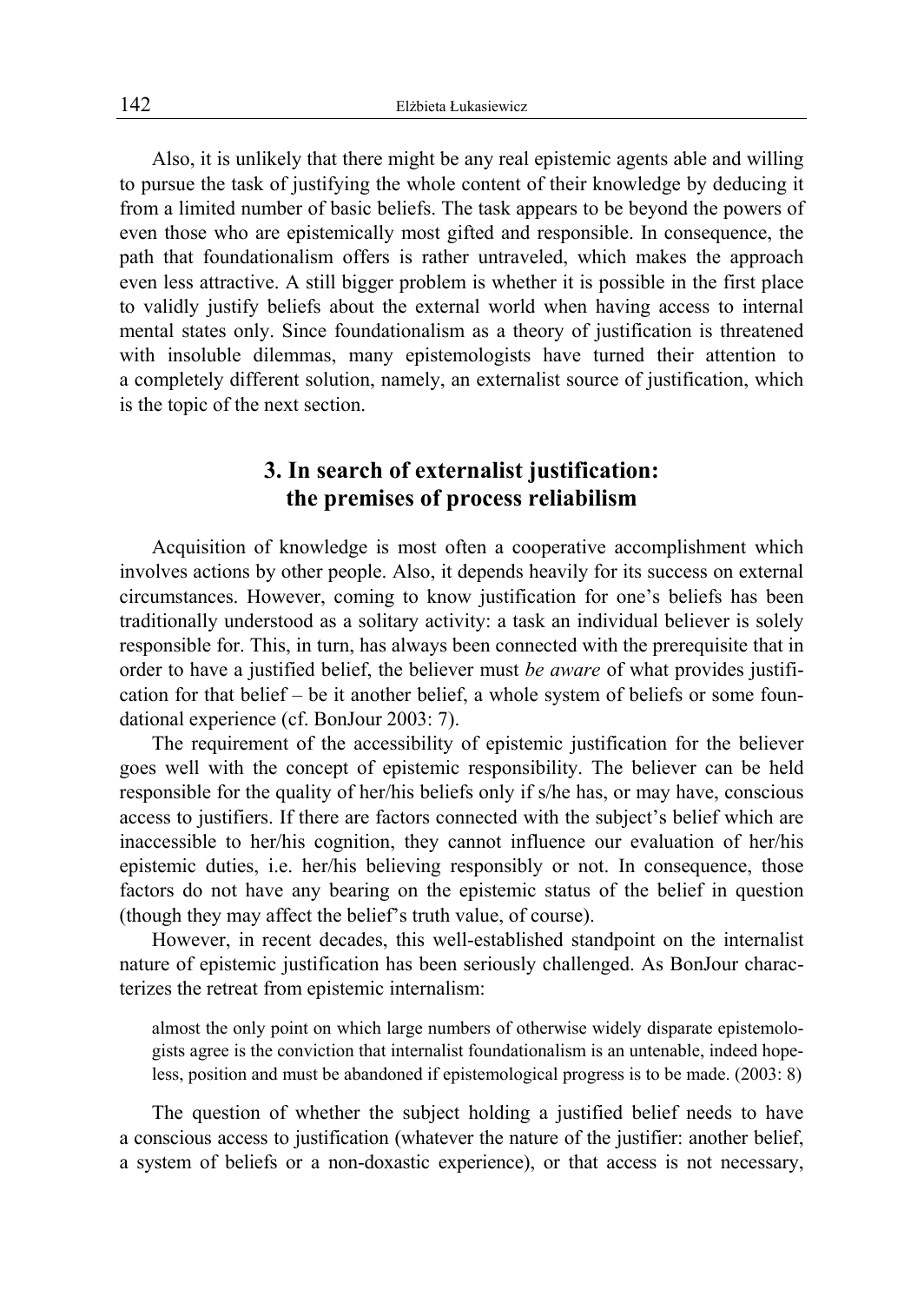marks the divide between epistemic internalism and epistemic externalism, which is a major dichotomy in contemporary theories of justification.

Externalists negate internalism by claiming that what provides justification for the subject's belief that *p* may be entirely outside the scope of the subject's conscious reflection; it is enough that there is such justification. It is important to note that the externalist idea is not that the subject need not have access to *everything* that justifies her belief; according to externalists, the subject may hold a justified belief without a conscious access to *anything* that provides justification for her belief. What can justify the subject's beliefs without involving her awareness? Externalists argue that a belief may derive its justification from a good and reliable intellectual strategy employed by the subject or from her intellectual virtues.<sup>11</sup>

As a novel theory of epistemic justification, reliabilism was first presented by Alvin Goldman in his essay 'What is justified belief?'  $(1979)$ .<sup>12</sup> It has developed different outgrowths; virtue reliabilism, agent reliabilism, or some branches of social epistemology could be considered, to a greater or lesser extent, continuators of the original reliabilist theory of justification. In what follows, I will concentrate on *process reliabilism* as propounded by Goldman and henceforth simply referred to as reliabilism.<sup>13</sup>

The essence of reliabilism is the claim that epistemic justification of a belief depends on how the belief was generated and how it is sustained; in other words, whether the belief in question is a product of a cognitive process which is *reliable* (i.e. truth-conducive).

[T]he justificational status of a belief is a function of the reliability of the process or processes that cause it, where (as a first approximation) *reliability* consists in the tendency of a process to produce beliefs that are true rather than false. (Goldman 2012 [1979]: 37)

To meet certain challenges (the *non-sufficiency* problem in particular), the above statement was later modified to the effect that 'the justificational status of a belief is not only a function of the cognitive processes *actually* employed in producing it; it is also a function of the processes that could and should be employed' (Goldman 2012: 46). Thus, the subject's belief is justified if it is a result of a reliable cognitive process and there are no other reliable processes 'available' to the subject which, if employed, would have changed her belief. $14$ 

 $\overline{\phantom{a}}$  , where  $\overline{\phantom{a}}$ 

 $11$  Cf. Sosa ([1980] 1991, 2003); Zagzebski (1996).

<sup>&</sup>lt;sup>12</sup> The view was later elaborated to meet various objections and counterexamples; see Goldman (1986, 1993 [1992], 2010, 2012). In a broad sense, reliabilism may refer to any theory of knowledge (not only a theory of justification) with a special stress on the truth-conduciveness of cognitive processes and the reliability of the information-channel; cf. Dretske (1981) and Nozick (1981). 13 The present account is based on Goldman's collection of essays *Reliabilism and Contemporary* 

*Epistemology* (2012), which includes his 1979 publication.<br><sup>14</sup> However, as Goldman admits, the notion of availability is somewhat vague. There are some

pending questions difficult to answer; for example, whether scientific procedures are/were available to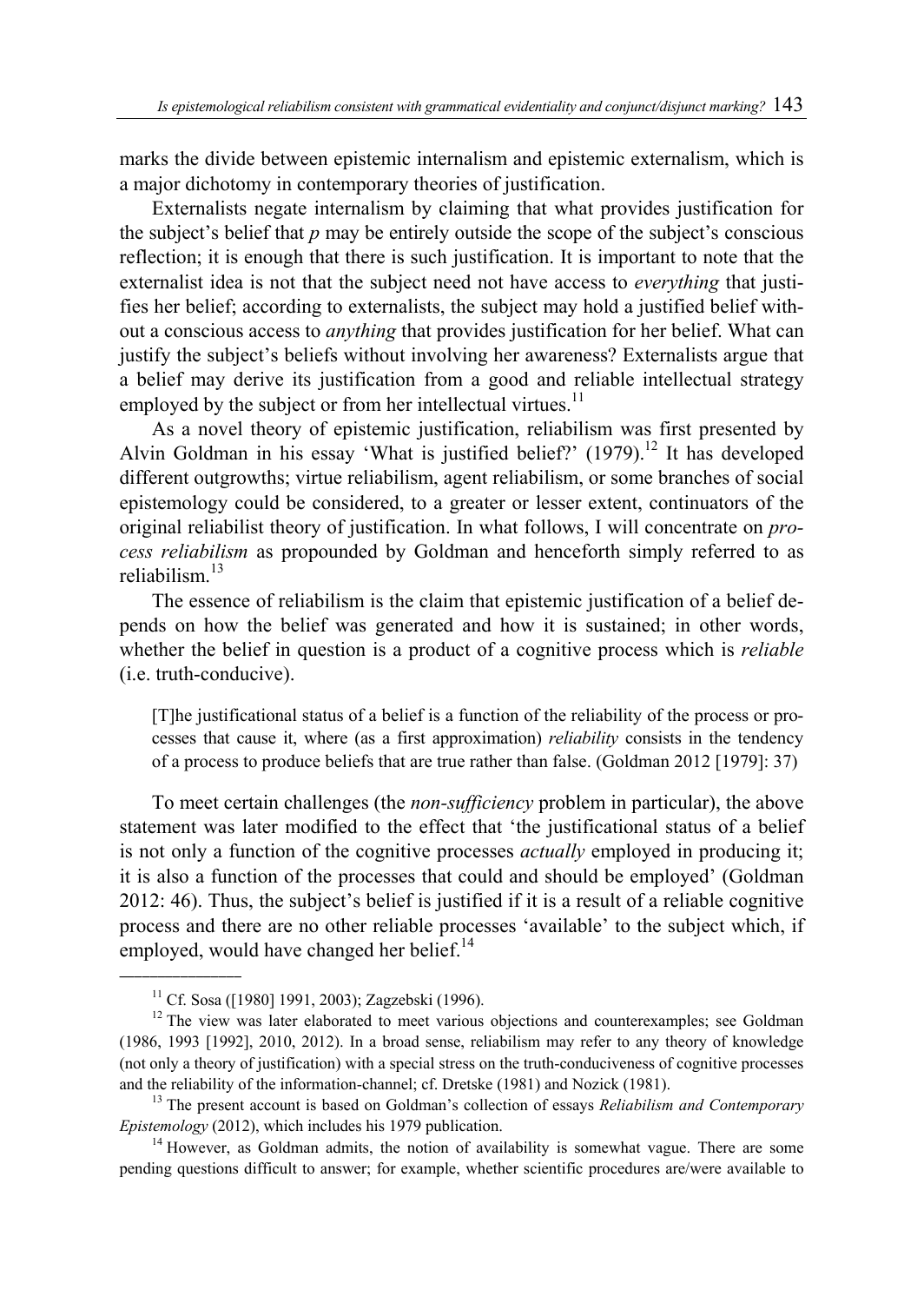Goldman enumerates some unreliable ('faulty') mental processes of belief-formation, such as confused reasoning, wishful thinking, reliance on emotional attachment, guesswork, and hasty generalization, which typically generate erroneous beliefs. Contrasted with them are some highly reliable cognitive processes based on perception, memory, good reasoning and introspection, which in most cases give rise to true beliefs (2012 [1979]: 37). Only the latter represent process types which can produce epistemically justified beliefs; the former give rise to beliefs lacking epistemic justification, though it may occasionally happen that an unreliable cognitive process will generate a true belief.

Importantly, nowhere in the above explanation is it required that the subject holding a justified belief *B* caused by a reliable cognitive process should *be aware of* the reliability of the process that produced *B*. The subject does not need to have any insights or meta-beliefs about the nature and reliability of cognitive processes conferring justification on her beliefs. In order for the subject *S* to have justified beliefs, it suffices that the processes which generated them *be reliable*. Thus, for example, young children may also have justified beliefs though they do not yet possess a conceptual framework to form any meta-beliefs as to the reliability of their own cognitive processes. Likewise, in our everyday life, we may have plenty of justified beliefs (i.e. produced by highly reliable mental processes), without access to the knowledge of what justifies those beliefs. Both in his 1979 and later works, Goldman is quite explicit about these externalist premises; what the believer might say in support or in defence of her belief is irrelevant to the belief's being justified.

I leave it an open question whether, when a belief *is* justified, the believer *knows* it is justified. I also leave it an open question whether, when a belief is justified, the believer can *state* or *give* a justification for it. I do not even assume that when a belief is justified there is something 'possessed' by the believer which can be called a 'justification'. I do assume that a justified belief gets its status of being justified from some processes or properties that make it justified. In short, there must be some justification-conferring processes or properties. But this does not imply that there must be an argument, or reason, or anything else, 'possessed' at the time of belief by the believer. (Goldman 2012 [1979]: 30–31)

There are many facts about a cognizer to which he lacks 'privileged access', and I regard the justificational status of his beliefs as one of those things. This is not to say that a cognizer is necessarily ignorant, at any given moment, of the justificational status of his current beliefs. It is only to deny that he necessarily has, or can get, knowledge or true belief about this status. Just as a person can know without knowing that he knows, so he can have justified belief without knowing that it is justified (or believing justifiably that it is justified). (Goldman 2012 [1979]: 42)

 $\overline{\phantom{a}}$  , where  $\overline{\phantom{a}}$ 

people living in pre-scientific cultures, or whether 'reliable available processes' should also refer to processes of collecting *new* evidence which might change the epistemic status of a belief (Goldman 2012: 47).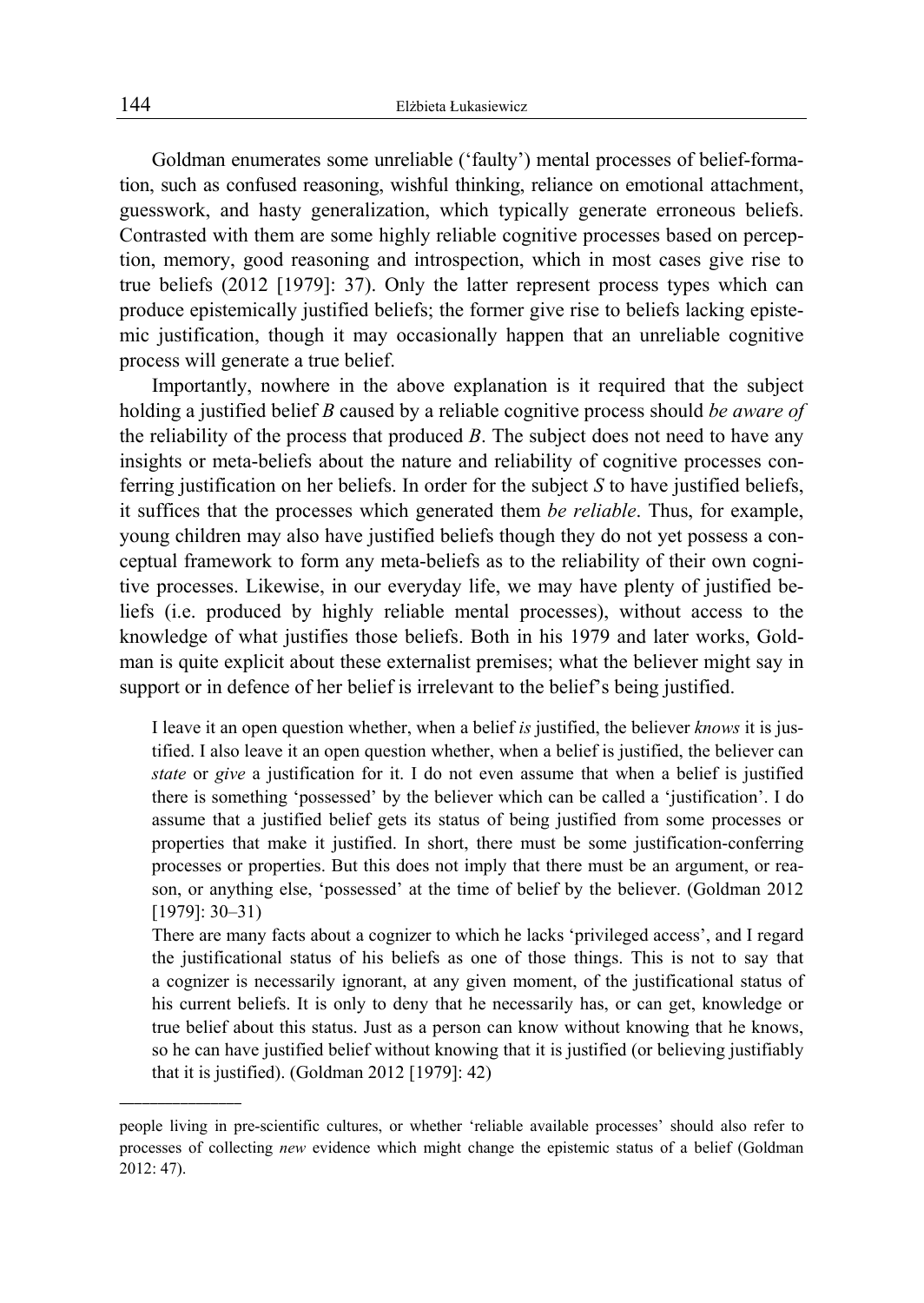This externalist assumption can spare reliabilism many of the aforesaid difficulties connected with internalist foundationalism. The main problems of foundationalism, namely, how an entirely sensory non-belief-like experience is to give justification to a basic belief without losing its non-doxastic character, and how relatively few basic beliefs are to provide foundation for a vast body of non-basic justified beliefs, which we ordinarily claim to have, do not arise here at all. What provides justification according to reliabilism is not a non-doxastic (sensory) experience of which the subject must be somehow aware, but a sufficiently favourable proportion of true beliefs to false beliefs generated by a given process *type*, which is a fact external to the subject's awareness. Another attractive feature of reliabilism is a direct and commonsensical connection between the truth and justification of beliefs – the type of processes which usually generate true beliefs will give rise to justified beliefs.

However, the very premises that allow reliabilism to avoid the foundationalist pitfalls are also the source of its main problems. First and foremost, because the believer need not be aware of what justifies her beliefs, reliabilism gives up the intuitive link between a belief's justification and epistemic responsibility of the believer.<sup>15</sup> Furthermore, if reliability of a cognitive process is understood as the frequency of generating truth by that process type, it may happen that unsubstantiated predictions made by a clairvoyant are highly reliable. This may happen if we circumscribe the *process type* narrowly as 'predictions made by clairvoyant *C*' and refer to the truthconduciveness of thus limited process type. *C*'s predictions, strange as it may seem, just prove to be true each time they are made. The consequence is that *C*'s predictions should be considered perfectly reliable for any observer and, as such, they produce justified beliefs. However, since *C*'s foretelling about the future is based on no evidence, no inferential knowledge and no acquired skills, most of us would be rather reluctant to assign *C*'s prophecies the status of being justified. Hence, the argument has it that reliability interpreted as the frequency of generating truth by the type of a cognitive process is *not sufficient* for justification.<sup>16</sup>

Closely connected with such objections is the so-called *generality problem*: how to interpret the notion of *process type* to avoid too narrow or too general understanding thereof.<sup>17</sup> It may happen that a process type is defined so narrowly that only one token of that process type ever occurs, and then the type may prove perfectly reliable (i.e. truth-conducive), even if the process type in question is intuitively

<sup>&</sup>lt;sup>15</sup> Some epistemologists question the idea that epistemic justification requires epistemic responsibility. The argument has it that many of our beliefs, like *I can feel pain in my knee* or *2+2=4*, are involuntary, inescapable and beyond our control; therefore, we cannot be held responsible for them. Nevertheless, they are our best justified beliefs; for a discussion of the problem, see Lemos (2007: 111–113).<br><sup>16</sup> Cf. BonJour's arguments against reliabilism (1985: 41–45); see also Feldman (1985); Foley

<sup>(1985);</sup> Goldman (2012: 75, 79–80). <sup>17</sup> For more on the generality problem, see Feldman (1985) and Conee, Feldman (1998).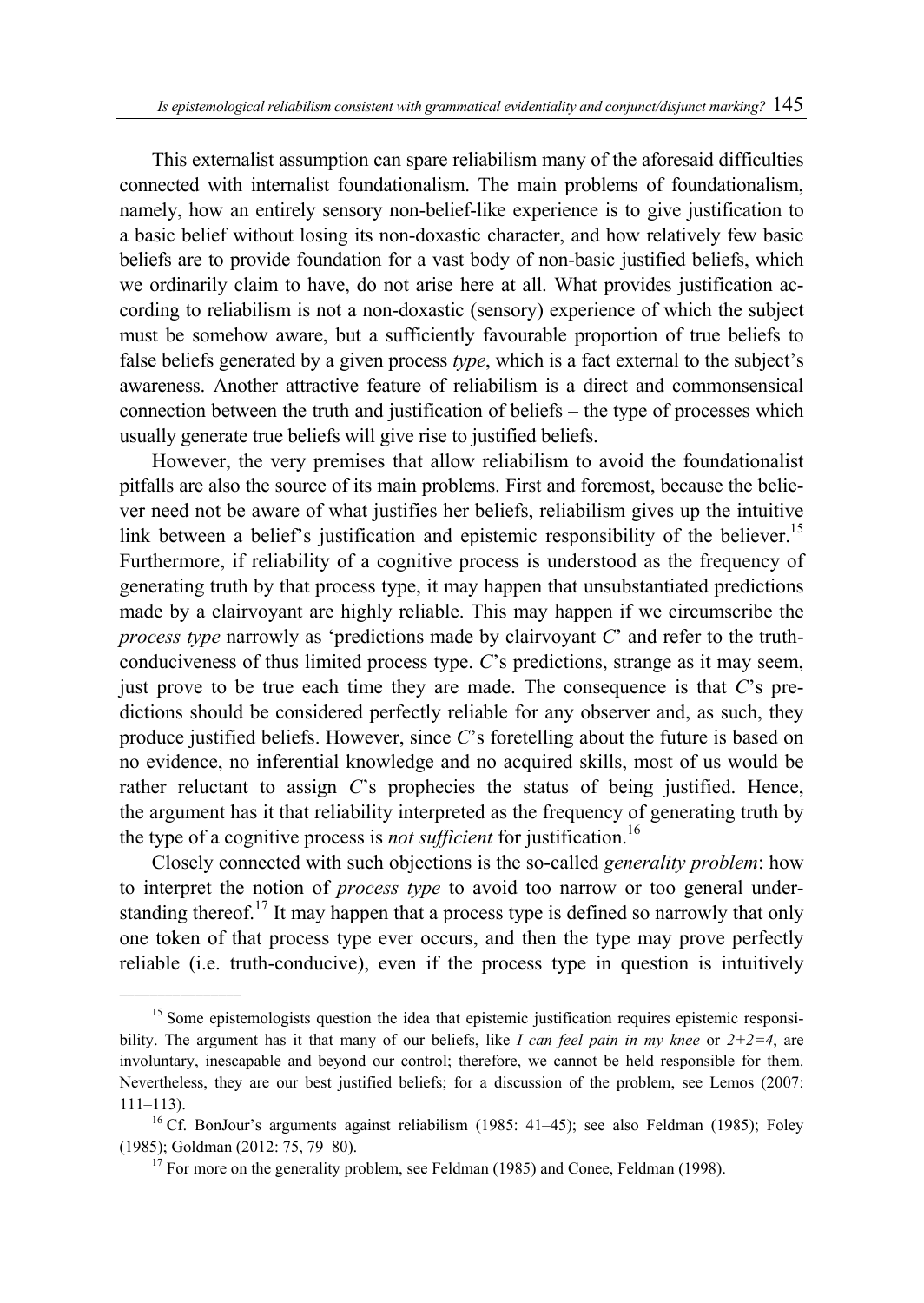a 'faulty' mental process. The generality problem, however, as Goldman rightly notices, concerns *all* epistemologies of justification; it is nothing specific to reliabilism, and therefore, it should not be considered its distinctive weakness (2012: 84–85).

Some critics point to another shortcoming of reliabilism, namely, that it is hard to set standards of the degree of reliability that a process should reveal to be able to confer justification. Since processes with less than perfect reliability will also be able to generate justified beliefs,<sup>18</sup> a measure allowing us to assess the reliability of a cognitive process should be available. There is a very general concept of 'truth-conduciveness', but it remains unclear, in Goldman's writings at least, what reliability means in practice. Goldman is aware of the problem, but he claims that a general conception of truth-conduciveness – vague as it is – meets the requirements of providing justification in normal epistemic practice. Moreover, he adds, a more precise evaluation of truth-conduciveness is in most cases simply unrealistic.

What is decidedly attractive about reliabilism is that this theory of justification is primarily interested in ordinary, common-sense beliefs concerning everyday issues. In contrast to classical foundationalists, Goldman declares that his approach is focused on ordinary standards providing justification for our everyday beliefs. Cartesian requirements of indubitable knowledge aside, the task of a normative theory of justification is to explain why some of our everyday beliefs occurring in natural situations are justified while others are not (Goldman 2012: 29). Hence, the reliabilist theory is quite appreciative of folk epistemic practices. Naïve, unsystematic and scientifically uninformed as those practices may be, epistemology should not ignore them. Goldman writes:

Whatever else epistemology might proceed to do, it should at least have its roots in the concepts and practices of the folk. If those roots are utterly rejected and abandoned, by what rights would the new discipline call itself 'epistemology' at all? (1993: 272)

The above declaration should be kept in mind when we consider below the relevance of grammatical evidentiality and egophoricity (conjunct/disjunct marking) to the externalist premises of reliabilism.

It is worth mentioning at this point that, next to folk epistemology, Goldman distinguishes also scientific epistemology, with two branches: descriptive and normative. While normative epistemology is to make epistemic judgments as to what beliefs can be considered justified (so it must be ready to depart from folk epistemic ideas), the first mission of the descriptive branch of scientific epistemology is characterizing folk epistemic practices, i.e. describing the way ordinary people use epistemic concepts and principles when they refer to the justifiedness of their beliefs. If ordinary epistemic

<sup>18</sup> Goldman writes: '*perfect* reliability isn't required. Belief-forming processes that *sometimes* produce error still confer justification. It follows that there can be justified beliefs that are false' (2012 [1979]: 38).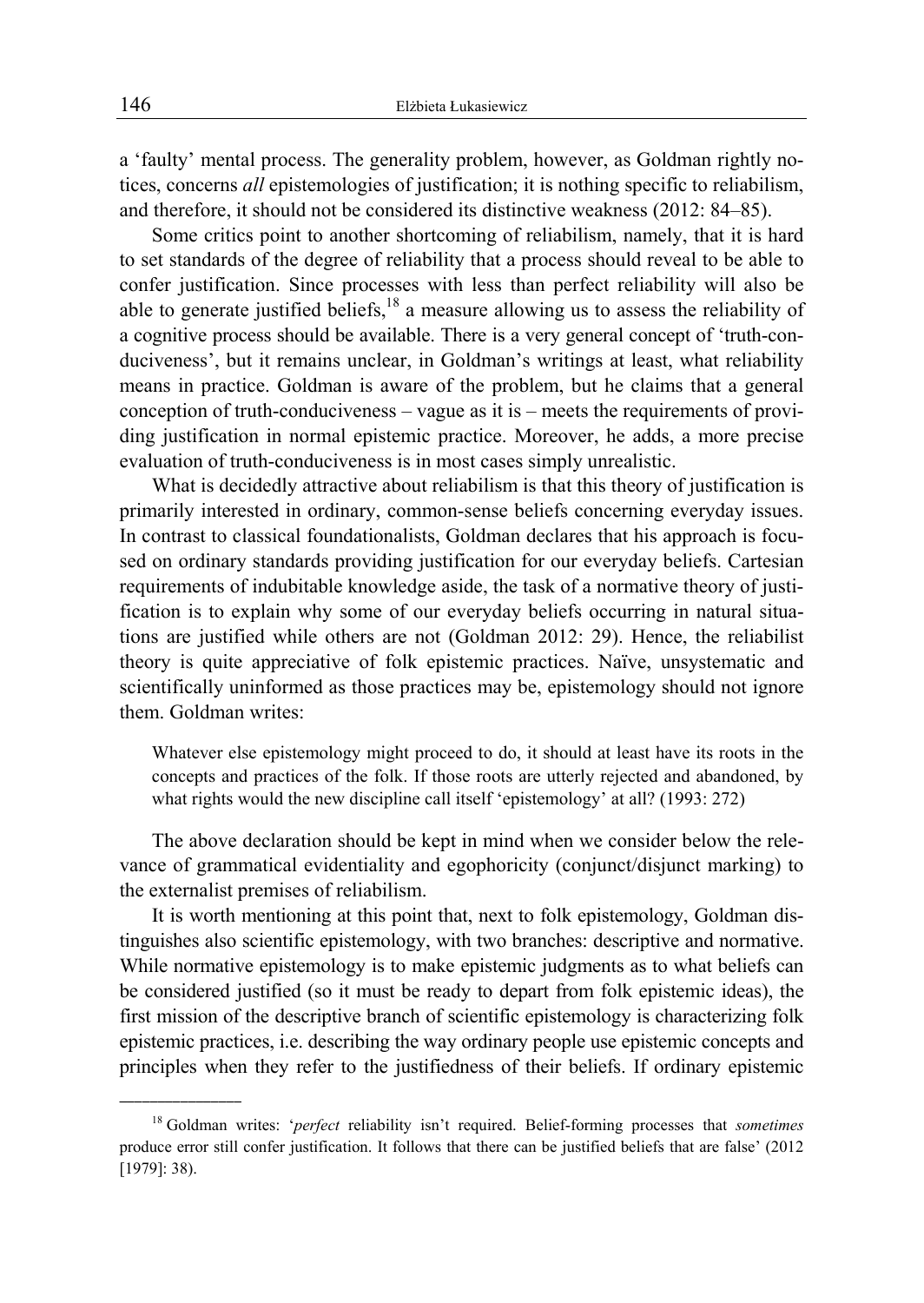practices are to be rectified, or criticized as inadequate, they must be described first, which is a scientific task. Thus, there is continuity between folk, descriptive, and normative epistemology in Goldman's project. But even with respect to normative epistemology, what is important and really matters are regular epistemic practices.

However, the above assumption of close ties between folk epistemology and scientific epistemology, combined with the externalist premises of reliabilist justification, may prove quite problematic for the adherents of reliabilism. If we consider grammars of many natural languages, especially certain 'epistemological' categories in grammar marking the speaker's access to information (see below), it will prove that the externalist claims about the subjects' lack of epistemic awareness cannot be defended. Grammars of many languages require considerable epistemic labour from the speaker and the addressee. In the next section, the categories of evidentiality (information source marking) and egophoricity (conjunct/disjunct marking) will be introduced to show that a defender of reliabilism cannot find support for the externalist claims in the structures of natural languages and 'folk epistemic practices'.

# **4. Evidentiality and egophoricity (conjunct/disjunct marking) in the grammars of natural languages**

Since the grammatical categories of evidentiality and egophoricity are still rather exotic from the Indo-European perspective, in this section some basic information about evidential and egophoric systems will be provided. The following accounts (sections 4.1 and 4.2) will be illustrated with data from two languages, Quechua<sup>19</sup> and Newari<sup>20</sup>, where markers of the two categories are fully grammaticalized and obligatory in a sentence. Newari has both egophoricity and evidentiality in its grammar, whereas Quechua has evidentials only, without egophoric markers; the language has been chosen to exemplify evidentiality as Quechua evidentials constitute a fairly transparent system covering what is called three basic domains of evidentiality: direct, reported and inferred evidence (cf. Willett 1988: 57). An in-depth account of the subject is beyond the scope of a single paper; the two sections address the problem of evidential and conjunct/disjunct marking only to the extent it pertains to the reliabilist premises discussed in the paper.

#### **4.1. Evidentiality: information source marking**

Evidentiality is a category whose primary function is to mark the source of information on which a statement is based: whether the propositional content of the

<sup>&</sup>lt;sup>19</sup> Based on Adelaar (1977, 2007), Weber (1986, 1989) and Faller (2002).<br><sup>20</sup> Based on Hale (1980) and Hargreaves (2005).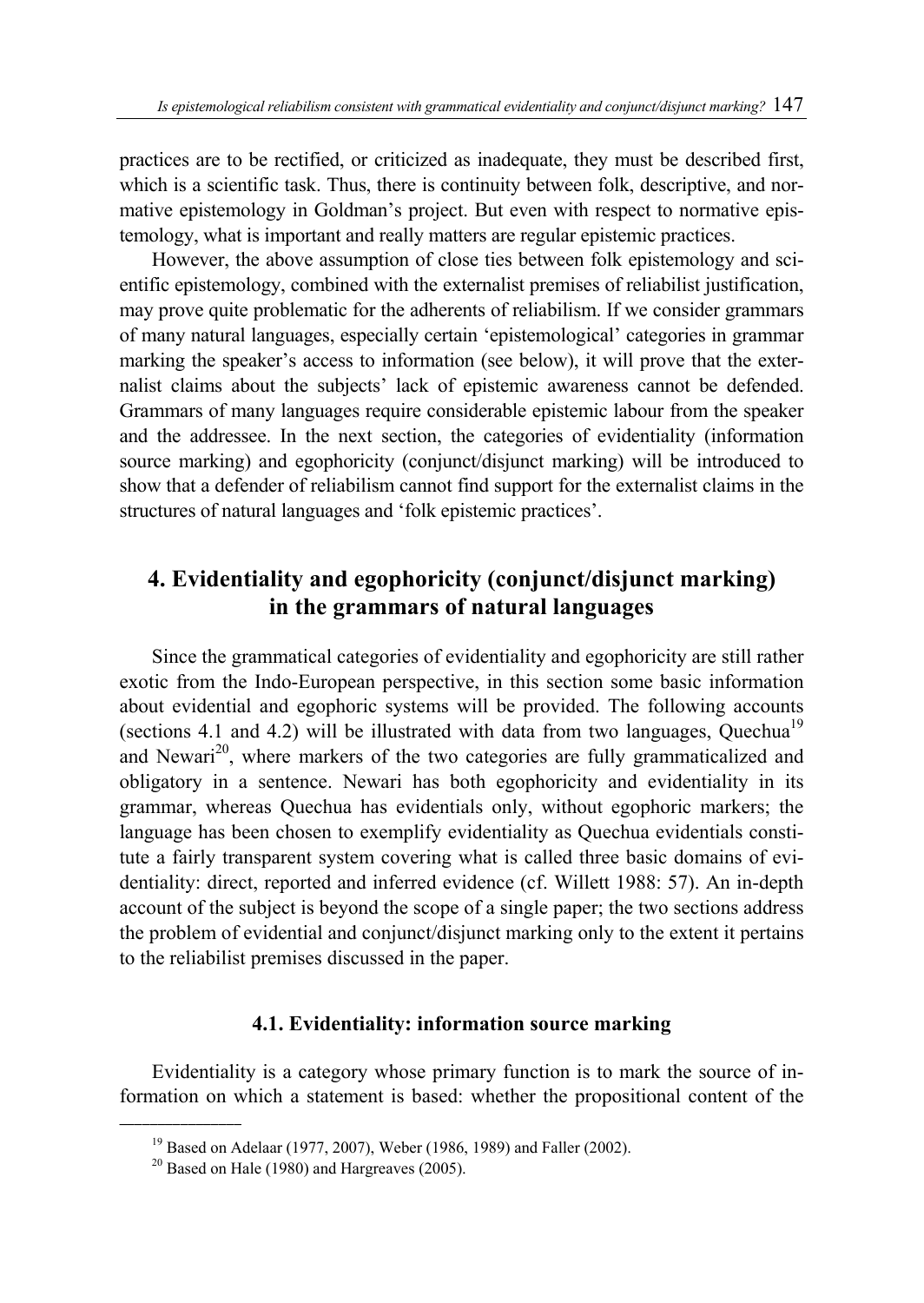utterance is based on the speaker's direct observation, past experience, inference from observable data, someone else's report, or other types of evidence.<sup>21</sup> It is assumed that all natural languages have linguistic means and strategies which allow their users to express how they came to know something and what justification is available to them to support their claims. However, only some languages have fully grammaticalized evidentials ('evidentials proper'), i.e. information-source markers which constitute a specific category in grammar. In many evidential languages, such grammaticalized information-source markers are obligatory within a clause (they are most often verbal affixes), and a sentence without an evidential is deemed grammatically and semantically unacceptable.<sup>22</sup>

Grammaticalized evidentiality is not a widespread category. Given current research, it is estimated that grammatical evidentials are found in no more than one fourth of the world's languages (Aikhenvald 2004: 17; 2014: 3). They can be found on all continents; however, they are relatively infrequent in Africa and Australia, where occurrences are isolated. Also in Europe, with the exception of the Balkan Slavic and the Baltic region languages (Estonian, Latvian and Lithuanian), grammatical evidentials do not occur. In contrast, North and South American languages reveal exceptionally rich and elaborate systems of information source markers. Systems of grammatical evidentials occur also in many languages in Asia, though they are different from those in Native American languages and usually less elaborate. In particular, evidentials are found in Turkic, Caucasian and some other languages of the 'Great Evidentiality Belt' ranging from the Balkan peninsula, through Asia Minor, the Caucasus, to the central Asia and further to the Far East. Another large evidential family in Asia is the numerous group of Tibeto-Burman languages, where evidentiality is often interconnected with the marking of egophoricity (e.g. in Newari).<sup>23</sup>

Languages with grammaticalized evidentiality have different requirements as to the frequency of evidential marking; in some languages, information-source markers occur in every declarative sentence, in others, they are optional. In those languages which have obligatory evidentials, one cannot form a sentence equivalent to English: *Mary is working in the garden* without providing the information source in the same sentence. Therefore, the above declarative sentence will have to include in its structure an evidentiality marker, for example:

 $\overline{\phantom{a}}$  , where  $\overline{\phantom{a}}$ 

<sup>&</sup>lt;sup>21</sup> Evidentiality was long an overlooked category in linguistics; however, in recent three decades it has become a more fashionable topic of investigation and the literature on it has grown considerably. The first monograph devoted wholly to evidentiality, *Evidentiality: The Linguistic Coding of Epistemology*, edited by W. Chafe & J. Nichols, was published in 1986. For more on the topic of evidential marking, see Willett (1988); De Haan (1999, 2005); Johanson, Utas, eds. (2000); Aikhenvald, Dixon, eds. (2003, 2014); Aikhenvald (2004); Plungian (2010); see also Łukasiewicz (2014, 2018a, 2018b), where evidentiality is discussed in the context of epistemic justification of beliefs.<br><sup>22</sup> Cf. Willett (1988); De Haan (1999, 2005); Aikhenvald (2003, 2004, 2014).<br><sup>23</sup> Cf. Johanson, Utas, eds. (2000); Aikhenvald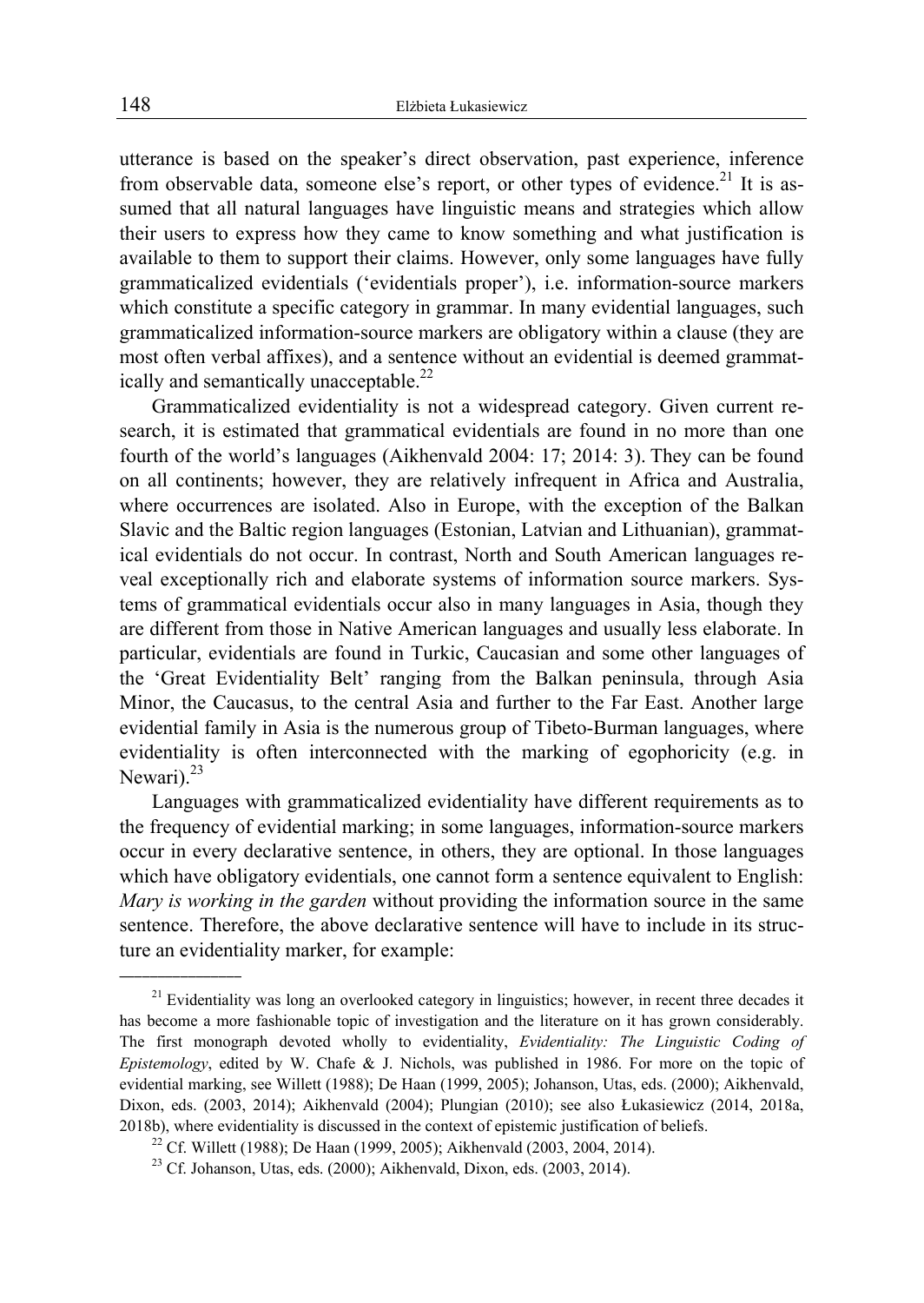*Mary is working in the garden* (+ *direct evidential: I have seen it*) *Mary is working in the garden* (+ *reported evidential: I have been told so*) *Mary is working in the garden* (+ *inferred evidential: I believe so on the basis of some observable evidence*)

Giving the source of information whenever one makes an assertion is a prerequisite of successful communication in evidential languages. Moreover, evidentiality is often fused with other grammatical categories (e.g., tense, person) in portmanteau morphs; therefore, omission of evidentials is inconceivable from the viewpoint of sentence structure and would produce grammatically unacceptable and semantically flawed sentences.

Evidentials may develop various semantic extensions, for example epistemic or mirative overtones. Then, apart from the primary job of pointing to the information source, they also indicate, or imply, a degree of reliability of the information provided (epistemic extension) or its novelty and unexpectedness (mirativity). For example, a sentence with the reported evidential, equivalent to English: *Mary has moved to London* (+ *reported evidential: I have been told so*) will imply that the information is not as reliable as it would have been if the visual marker had been included.<sup>24</sup>

Languages with grammatical evidentiality vary widely in how large their evidential systems are, that is, how many information sources they specify and mark in grammar, whether all information sources are overtly marked, and whether a given system allows for evidentially neutral statements or not. There are languages with small systems, where only one type of information source is formally marked with an evidential, while other information sources go unmarked. For example, only the reported, or, in other languages, the non-firsthand evidence will be marked, and thus opposed to unmarked 'others'. In contrast, there are languages with systems consisting of as many as five (or more) evidentials for different information sources, all formally marked, where an evidential marker is obligatory in a clause – there are no evidentially neutral assertions in such languages.<sup>25</sup>

To illustrate in brief how grammatical evidentiality works, examples from Quechua will be quoted.26 Evidentials in this language (suffixes *-mi*, *-si* and *-chá*)

 $\overline{\phantom{a}}$  , where  $\overline{\phantom{a}}$ 

<sup>&</sup>lt;sup>24</sup> The relation between the categories of evidentiality and epistemic modality is a controversial issue, which is much discussed in the growing evidential literature, next to the problem of the strictly grammatical nature of evidentials; for different views on the topic, see Chafe (1986), Willett (1988), De Haan (1999), Aikhenvald (2004), Plungian (2010); an overview of the problem is provided in Łukasiewicz (2018a: 119–136). 25 For example, in Tariana (Aikhenvald 2003) and Tuyuca (Barnes 1984), both spoken on the

border between Brazil and Colombia, which have five-option systems. 26 Quechua (8.5–10 million speakers, mainly in Peru, Bolivia, Ecuador, north Chile and Argentina)

has several different dialects, or Quechua languages, as some linguists prefer to call them; cf. Adelaar (2007: 168). The following varieties of Quechua are most frequently quoted in the literature on evidentiality: Tarma Quechua (Adelaar 1977, 2007), Huallaga (Huánuco) Quechua (Weber 1986, 1989), and Cuzco Quechua (Faller 2002); the present account is based on these works.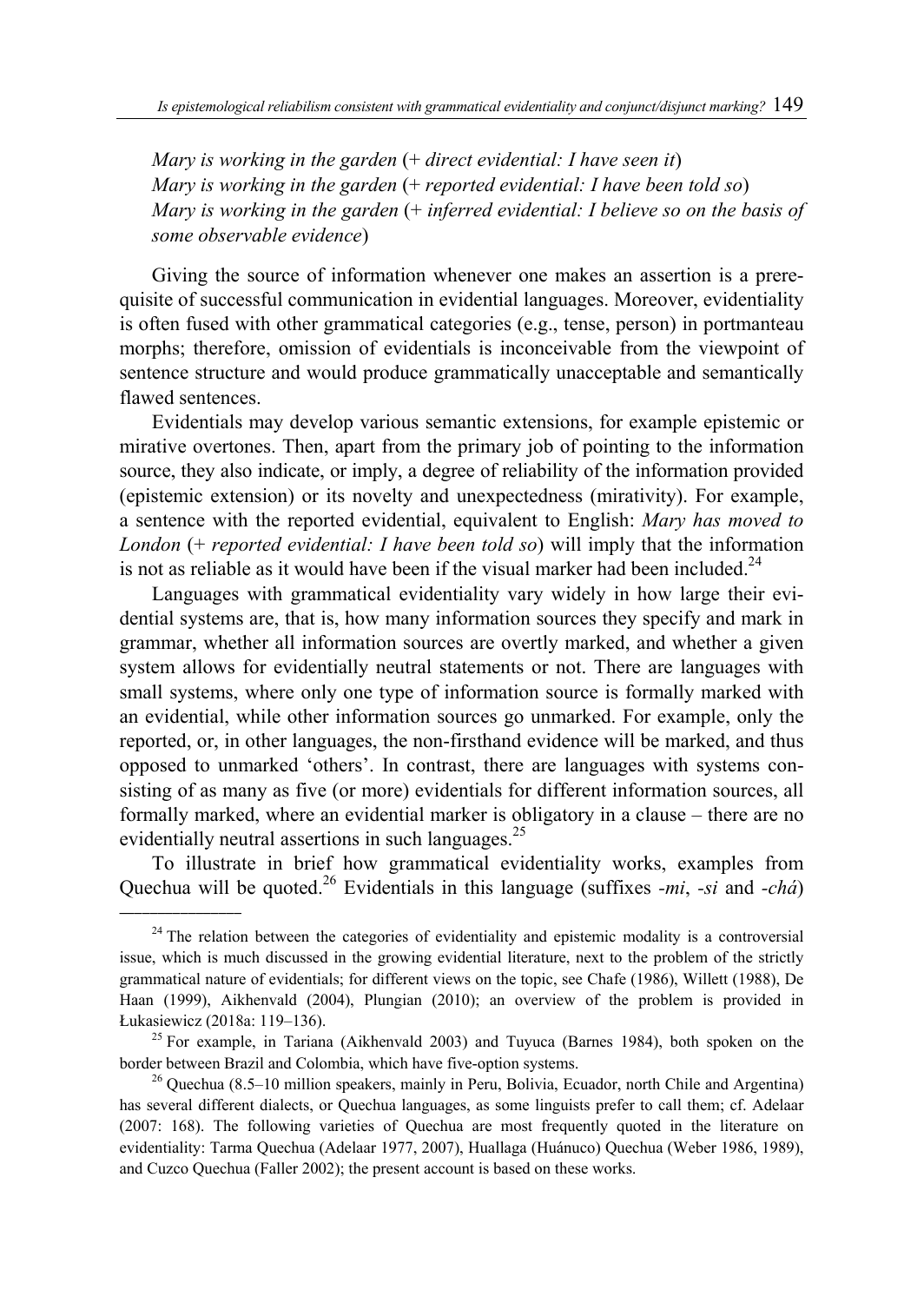cover what is called three basic domains of evidentiality: direct, reported and inferred evidence. Quechua evidential markers are not fused with markers of other categories; they constitute a system of independent suffixes/enclitics which occupy their slot in a sentence regardless of other grammatical suffixes (e.g. markers of tense or aspect). These evidential suffixes can be agglutinated to any syntactic category, not necessarily to a verb; they are typically attached last to the first available syntactic element of a sentence (Adelaar 2007: 209). The Quechua evidentiality system can be exemplified with three simple sentences from Cuzco Quechua (Faller 2002: 3), as in  $(1.a-c)$ .

```
(1) Cuzco Quechua (Faller 2002: 3) 
(a) 
   Para-sha-n-mi
  rain-PROGRESSIVE-3.PERSON-DIRECT
   'It is raining' (the speaker sees that p) 
(b) 
  Para-sha-n-si
   rain-PROGRESSIVE-3.PERSON-REPORTED
   'It is raining' (the speaker was told that p) 
(c) 
   Para-sha-n-chá
  Rain-PROGRESSIVE-3.PERSON-CONJECTURE
   'It might/must be raining' (the speaker conjectures that p)
```
The suffix *-mi* (allomorphs: *-mi*, *-n*, *-m*) means 'learned by direct experience'; *-si* (allomorphs: -*si*, *-shi*, *-s*, *-sh*) encodes 'learned indirectly, from someone's report, secondhand, hearsay'; and *-chá* (allomorphs: *-chá*, *-chi*, *-ch*) indicates 'conjecture based on the speaker's reasoning' (Weber 1986: 139–140; 1989: 419–439; Adelaar 2007: 210–211). Significantly, evidentiality in a Quechua sentence may be formally unmarked; if a declarative sentence does not have any of the three suffixes, it is interpreted as covertly marked for direct experience (Faller 2002: 14).

As in many other evidentiality systems, Quechua evidentials may also, in certain contexts, indicate the speaker's attitude to the veracity of the statement. This epistemic extension considerably overlaps with their evidential function; interestingly, Quechua evidentials have been regarded as *validationals* by some researchers. For example, in his analysis of Tarma Quechua (1977: 79), Adelaar claims that the three suffixes 'indicate the validity of the information supplied by the speaker'; in (2007: 210), he calls the three suffixes *validators*, translating them into English as 'I know', 'I heard', and 'I guess', respectively.<sup>27</sup>

<sup>&</sup>lt;sup>27</sup> The problem of diverse interpretations of Quechua evidentials is discussed in more detail in Łukasiewicz (2018a: 423–437).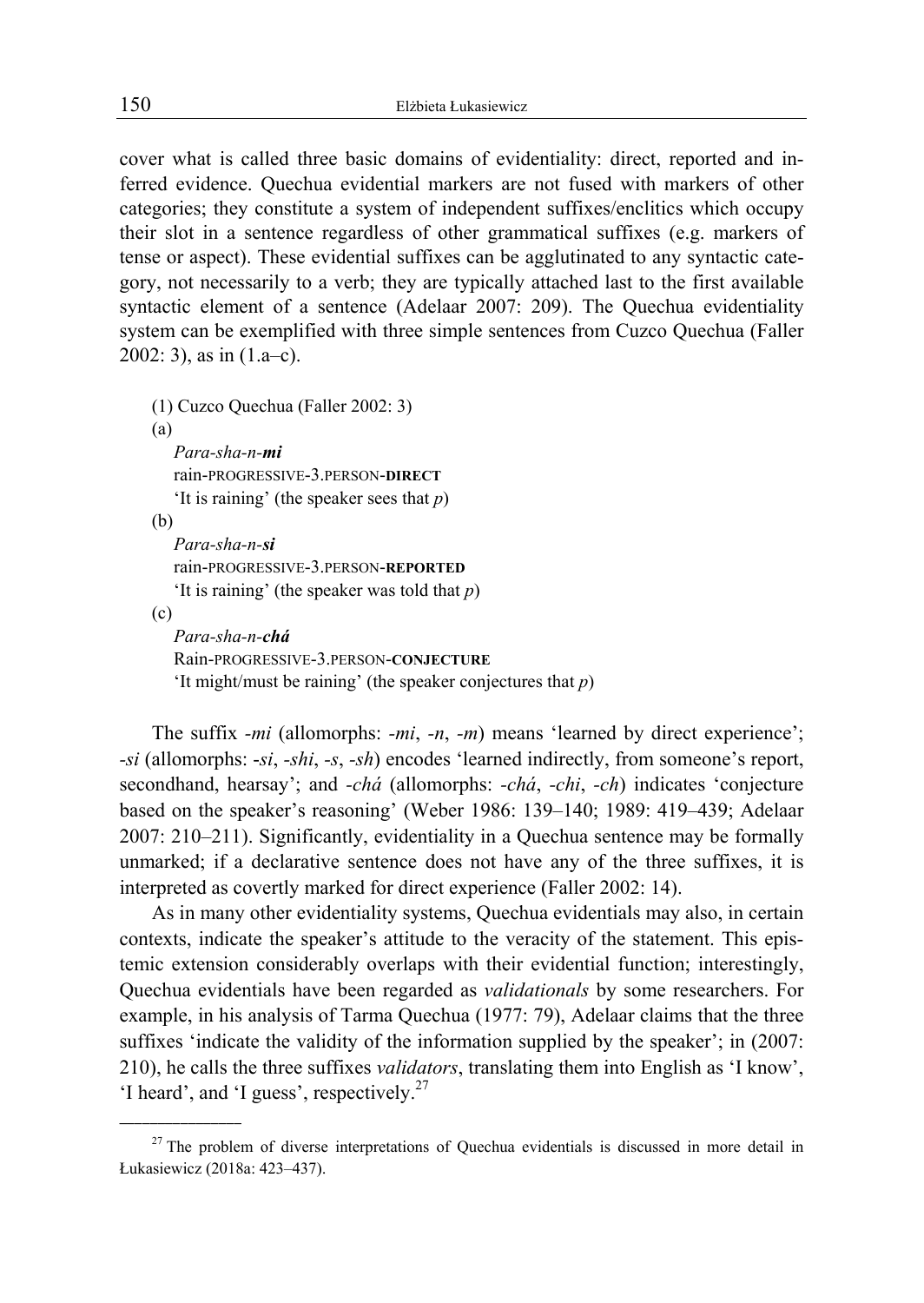In evidential languages, like Quechua, one has to be precise about one's information source. Obviously, it is possible to lie and provide a false source of information, but the marker of information source must be included in a clause. Speakers of languages whose grammars have obligatory evidentiality may find utterances in other languages (i.e. without obligatory evidential markers, like English) imprecise and inadequate in semantic content. The linguists who describe evidentiality systems, e.g. in native American languages, often point to the speakers' remarkable metalinguistic awareness of how important it is to provide the information source (cf. Aikhenvald 2004: 9–10).

Summing up, those who speak languages with obligatory grammatical evidentiality cannot omit evidential markers in their utterances; they must be precise about where the information comes from. It is unavoidable for both grammatical and socio-pragmatic reasons; evidentials are regarded as essential for adequate communication. Also, they are highly valued meta-textual expressions, and trustworthy speakers are expected to use them properly. Their primary function is to mark the source of information; however, in many languages grammaticalized evidentials develop epistemic extensions, and, apart from the source, they indicate the reliability of the evidence on which a statement is based.

#### **4.2. Egophoricity: conjunct/disjunct marking**

What is egophoricity, or, in other words, conjunct/disjunct opposition? To put it in a simple way, egophoricity depends on a binary morphological marking – usually on verbs – that distinguishes first person actor (egophoric/conjunct) from second and third person actors (non-egophoric/disjunct) in declarative clauses, and second person (egophoric/conjunct) from first and third persons (non-egophoric/disjunct) in questions. From the perspective of speech act roles, the egophoric/conjunct marks the person who makes an assertion based on internal experiential knowledge, i.e. the speaker-actor in first person statements, or the person who is able to make such an assertion when answering a question, i.e. the second person addressee in questions.

Cross-linguistically, the occurrence of conjunct/disjunct marking is not widespread. It can be found in some languages of the Tibeto-Burman family, although not in all branches; also, it has been described in several Northeast Caucasian languages,<sup>28</sup> and in the Barbacoan family<sup>29</sup> in Colombia and Ecuador. A system of egophoric marking was first analysed by Austin Hale in his groundbreaking article (1980) on conjunct and disjunct verb forms in Newari (Newar), a Tibeto-Burman language of Nepal. In order to label that binary distinction, Hale used the terms *conjunct*/*disjunct*; in this he was followed by many other researchers (to the motivation for this terminology we will return).

<sup>&</sup>lt;sup>28</sup> For example, in Akhvakh (Creissels 2008) and Dargwa (Magometov 1982).<br><sup>29</sup> For example, in Awa Pit (Curnow 2002) and Tsafiki (Dickinson 2000).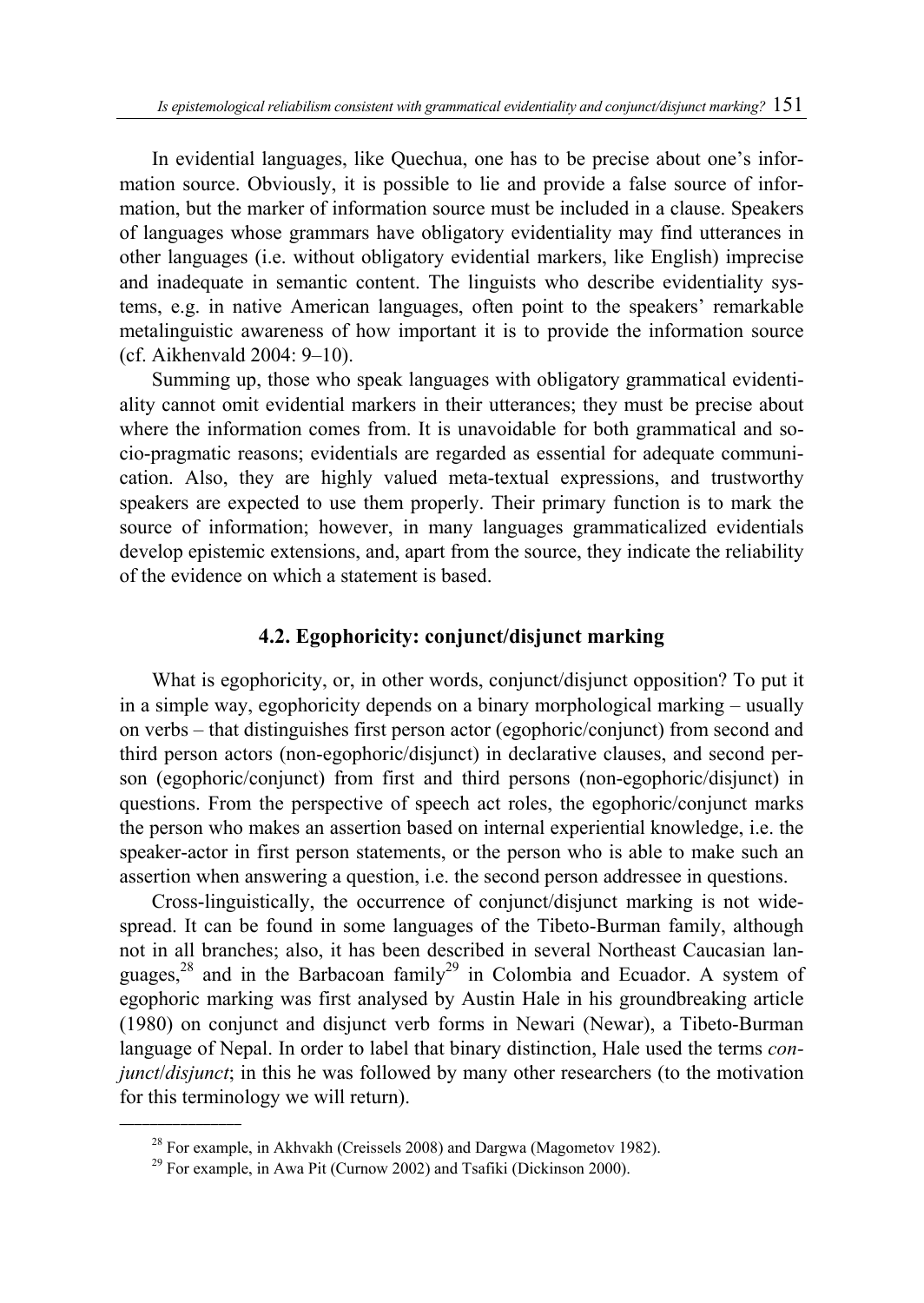To illustrate briefly how the system of egophoric (conjunct/disjunct) marking works, I will quote a simple example from Newari, as presented in Hale's (1980) and Hargreaves's (2005) accounts. The Newari verb *wane* ('to go') has a conjunct and a disjunct form in the past tense paradigm; consider (2.a–c) below.

(2) Newari conjunct/disjunct paradigm (egophoric/non-egophoric) in past tense declaratives; based on Hale (1980: 95) and Hargreaves (2005: 12)

```
(a) 
  ji wan-ā
  1.ABSOLUTIVE go-PAST.CONJUNCT
  'I went' (CONJUNCT) 
(b) 
  cha wan-a
  2.ABSOLUTIVE go-PAST.DISJUNCT
  'You went' (DISJUNCT) 
(c) 
  wa wan-a
  3.ABSOLUTIVE go-PAST.DISJUNCT
  'He went' (DISJUNCT)
```
The same opposition exists in the non-past. It is important not to interpret the conjunct/disjunct distinction as merely first vs. non-first person marking on verbs, as the above pattern might suggest. While the disjunct form is used in second person declaratives, in second person questions, the conjunct will be used, as in (3) below.

|                                |       |                  | (3) Newari conjunct (egophoric) in 2nd person question; based on Hale (1980: 95) and |
|--------------------------------|-------|------------------|--------------------------------------------------------------------------------------|
| Hargreaves $(2005: 15-16)$     |       |                  |                                                                                      |
| cha                            | ana   | wan- <b>ā</b>    | lā?                                                                                  |
| 2.ABSOLUTIVE                   | there | go-PAST.CONJUNCT | <b>QUESTION</b>                                                                      |
| 'Did you go there?' (CONJUNCT) |       |                  |                                                                                      |

Furthermore, though in third person simple declaratives and in third person questions we have disjunct forms only, in certain embedded clauses, it is the conjunct that is the appropriate third person form and will be chosen, as in (4.a). If the disjunct form is used in the same context, the meaning changes significantly; see (4.b) below.

```
(4) Newari (Hale 1980: 95) 
(a) 
   Wã: wa ana wanā (go-PAST.CONJUNCT) dhakāā dhāla 
   'He said that he went<sub>conjunct</sub> there (himself)'
(b) 
   Wã: wa ana wana (go-PAST.DISJUNCT) dhakāā dhāla
```
'He said that he (someone else) went $_{disimct}$  there'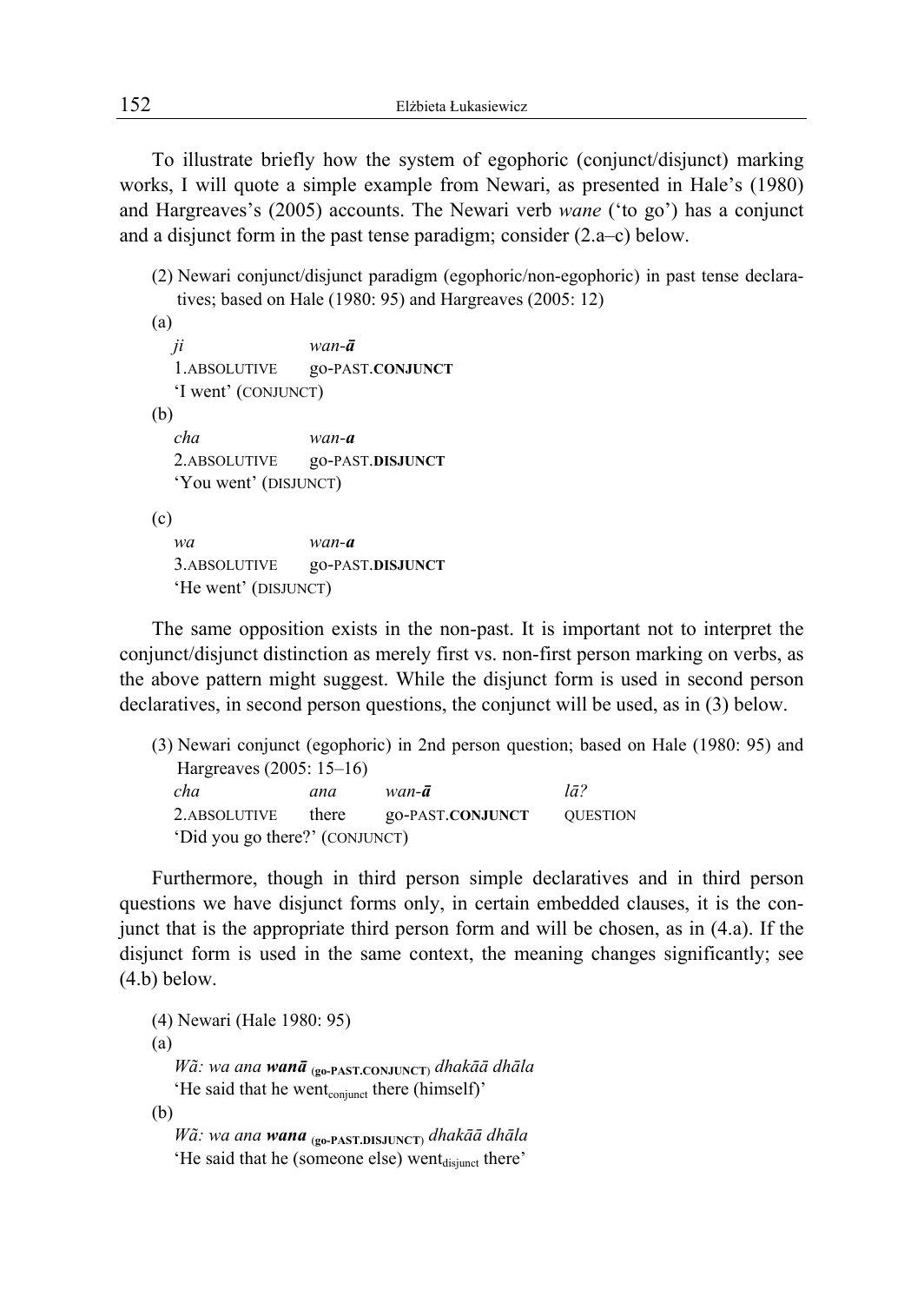What is significant, the conjunct/disjunct (egophoric/non-egophoric) pattern is used with only some of Newari verbs – the so-called 'personal' verbs, to use Hale's terminology. These are verbs whose subject-actor 'is portrayed as a true instigator, one responsible for an intentional act' (1980: 96); only personal verbs may have conjunct forms. Hargreaves (2005: 4, 22–30) calls this group of Newari verbs 'control verbs', which highlights the subject's intention to act and her control over the action described by the verb. This aspect distinguishes 'control' verbs from 'noncontrol' verbs ('impersonal' in Hale 1980), which make a much larger class, 'describe events incompatible with self-initiated behavior', and have disjunct forms only, regardless of person (Hale 1980: 96; Hargreaves 2005: 13–14). Apart from these two classes, a third is distinguished in Hargreaves (2005), the so-called 'fluid' verbs, which allow for both interpretations concerning volition and control on the subject's part. Therefore, fluid verbs occur in either conjunct/disjunct or disjunctonly forms. The importance of the control component is visible in pairs of utterances like (5.a–b) below, in which the use of a conjunct or disjunct form with a fluid verb indicates where the actor is a true instigator.

(5) Newari, intentional and non-intentional interpretations encoded by the conjunct/disjunct opposition (egophoric/non-egophoric); based on Hargreaves (2005: 14)

| (a)                                      |                  |                    |  |  |
|------------------------------------------|------------------|--------------------|--|--|
| jĩ:                                      | mānaj            | nāpalān- <b>ā</b>  |  |  |
| 1.ERGATIVE                               | Manoj.ABSOLUTIVE | meet-PAST.CONJUNCT |  |  |
| 'I met Manoj' (intentional)              |                  |                    |  |  |
| (b)                                      |                  |                    |  |  |
| jĩ:                                      | mānaj            | nāpalān- <b>a</b>  |  |  |
| 1.ERGATIVE                               | Manoj.ABSOLUTIVE | meet-PAST.DISJUNCT |  |  |
| 'I met/ran into Manoj' (non-intentional) |                  |                    |  |  |

The above examples show clearly that the egophoric, or the conjunct, is not simply a person marker (i.e. of first person in statements and second person in questions). What governs the distribution of conjunct/disjunct forms is an interaction of pragmatic, semantic and morphosyntactic factors. The following two questions are essential in applying the conjunct form in Newari. Firstly, does the event described by the verb involve an intentional act? Only those verbs whose meaning entails the actor's intention to act and her control have conjunct forms; non-control (impersonal) verbs are always disjunct. The second question is more general and applies to egophoricity systems in other languages as well; it concerns the epistemic authority for the proposition asserted: who has a privileged access to internal experiential knowledge concerning the truth of the proposition? In declarative clauses, it is the speaker (first person), and therefore, the conjunct form is used.

Regarding the use of conjunct/disjunct forms in questions, the conjunct is used in second person questions (with personal/control verbs) of the type *Did you go*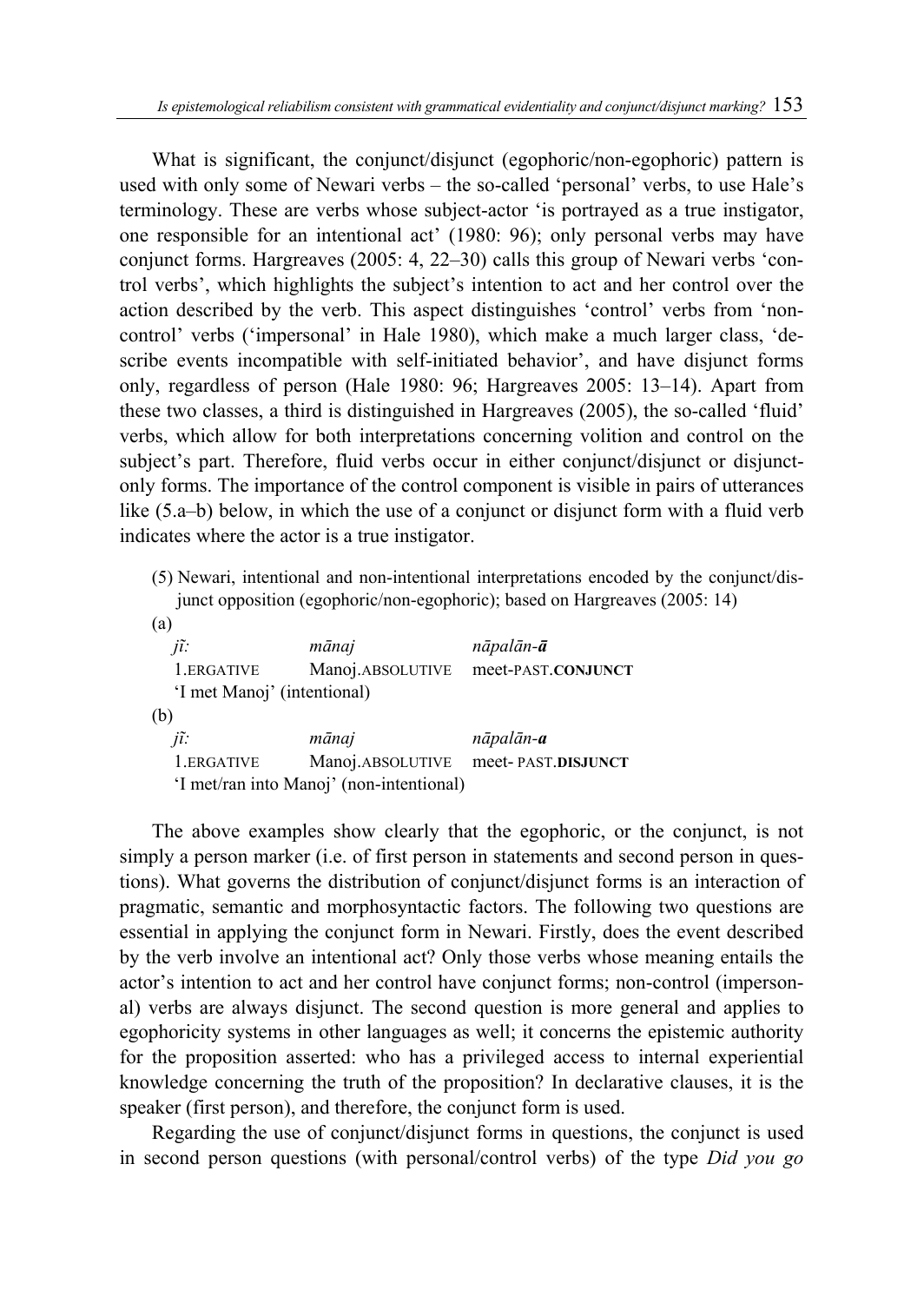*there?* It is the addressee who is the 'primary knower' and will be marked as the person able to make an assertion based on internal experiential knowledge; therefore, the conjunct is employed. One could say that the form used in the question anticipates the form provided in the answer.

In the case of questions cast in first person and rhetorical questions, the distribution of the conjunct is different (Hale 1980: 99–100). The speaker who does not remember her own actions (provided the question in first person is a true question) or did something unwittingly cannot be treated as a true instigator who is in control of her activity. Therefore, in 'true' first person questions (e.g. *Did I go there at that time (I don't recall)?*) the disjunct form is used. The situation is different in rhetorical questions. They may have various pragmatic functions: emphasis, denial, accusation, etc., but the addressee is not the 'primary knower' and is not asked for any information. Since rhetorical questions are not true questions, the declarative pattern is used there, i.e. the conjunct in first person and the disjunct in second person (Hale 1980: 99–100); see (6.a–b) below.

(6) Newari reversed conjunct/disjunct marking (egophoric/non-egophoric) in first and second person rhetorical questions; Hale (1980: 100)

| $\mu$         | ana                                                      | $wan-a$          | lā?             |
|---------------|----------------------------------------------------------|------------------|-----------------|
| 1.ABSOLUTIVE  | there                                                    | go-PAST.CONJUNCT | <b>OUESTION</b> |
|               | 'Did I go there? (I most certainly did not!)' (CONJUNCT) |                  |                 |
| (b)           |                                                          |                  |                 |
| cha           | wal- <b>a</b>                                            | $l\bar{a}$ ?     |                 |
| 2. ABSOLUTIVE | come-PAST.DISJUNCT                                       | <b>QUESTION</b>  |                 |
|               | 'Did you come? (Most certainly not!)' (DISJUNCT)         |                  |                 |
|               |                                                          |                  |                 |

Since Hale's 1980 publication on Newari verb forms, various other terms have been used to name systems of such binary marking in different languages: *first*/*nonfirst person* (Woodbury 1986), *self*/*other person* (Sun 1993), *congruent*/*noncongruent* (Dickinson 1999), *assertor's involvement marking* (Creissels 2008), *egophoric*/*neutral* (*alterphoric*) (Tournadre 2008; Post 2013). The terms *egophoric/nonegophoric* seem to be semantically more transparent than *conjunct*/*disjunct*, and they highlight the role of *ego* as the epistemic authority for the utterance. Hale's terminology (1980) was originally prompted by the occurrence of two different verb forms in complement clauses of verbs of saying – depending on the co-reference of the subject of the main clause and the subject of the complement clause, or lack of such co-reference, as illustrated by the pattern below:

| CONJUNCT: | <b>He</b> <sub>x</sub> said that <b>he</b> <sub>x</sub> went <sub>conjunct</sub> there |
|-----------|----------------------------------------------------------------------------------------|
| DISJUNCT: | <b>He</b> <sub>x</sub> said that <b>he</b> <sub>y</sub> went <sub>disjunct</sub> there |

In order to account for the use of conjunct/disjunct forms in unembedded clauses (i.e. in simple declaratives) and create a unified account of the phenomenon, Hale

 $(a)$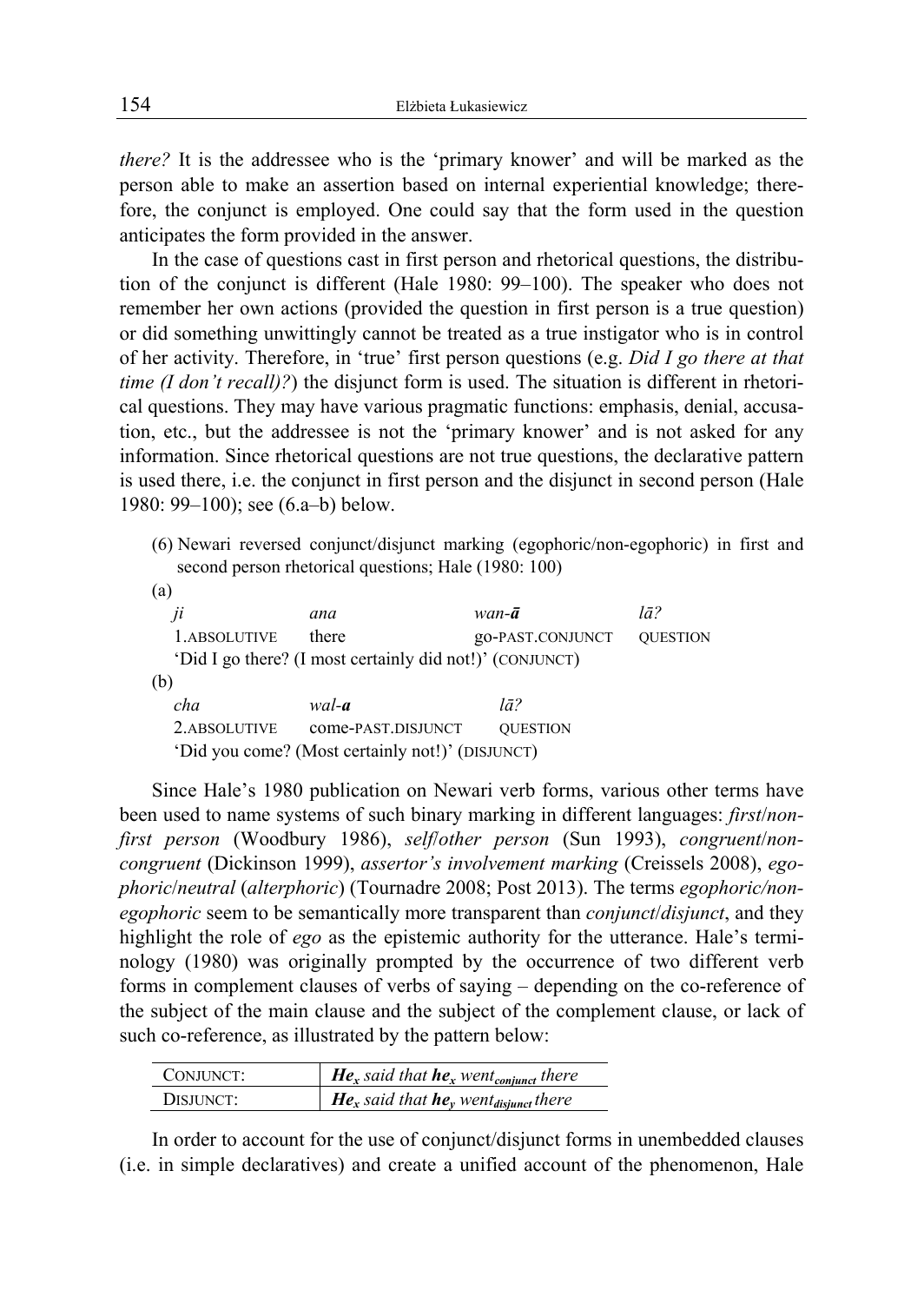advocated treating such unembedded clauses as 'quotes' in an abstract 'quote frame', understood as an implicit main clause of the type: *I say to you* (1980: 97). The quote frame has an implicit performative verb with the speaker as the implicit subject (see below). This can explain the use of conjunct forms in first person unembedded declarative sentences analogically to their use in embedded clauses; the conjunct form is used only if the subject of the 'quote' is co-referential with the subject of the implicit 'quote frame' (i.e. with the speaker), as below.

| <b>OUOTE FRAME</b>  | QUOTE (a declarative sentence)      |
|---------------------|-------------------------------------|
| $\bm{I}$ say to you | $I$ went <sub>conjunct</sub> there. |

Further studies o1n egophoricity in other languages<sup>30</sup> have shown that the picture can be more complex than in the Newari system. The main organizational principle is generally the same, but there are differences revealed in: the semantic type of verbs which are marked for egophoricity; the interactions of the egophoric with other categories like tense, aspect, mood, evidentiality, or mirativity; the morphological type of markers; the argument role of the egophoric person (i.e. whether it is limited to a conjunct grammatical subject or more loosely defined); possible subdivisions in the conjunct (active and passive participation); and occurrence of the conjunct/disjunct markers with syntactic elements other than finite verbs.

Taking into account the differences in egophoric systems, a broader view might look as follows. The conjunct (egophoric) form is used in statements when the speaker is involved in the activity described by the verb, and in questions when the addressee is thus involved; it marks the person who is the epistemic authority to express a given proposition. The disjunct (non-egophoric) form is used in all other cases, i.e. in statements or in questions where the speaker or the addressee, respectively, are not involved in the activity referred to by the verb.

One could ask at this point about the relations between the two categories; whether egophoricity and evidentiality are, cross-linguistically, distinct categories, or perhaps the conjunct/disjunct marking might be regarded as part of evidentiality. What makes egophoricity markers similar to evidentials is the key role of the criterion of access to (in)direct knowledge, but this criterion is used in a different way. While evidentials mark the source of information for the statement from the point of view of the speaker (be it any direct or indirect source), egophoricity marks whether the person who has access to direct, first-person knowledge regarding the truth of the information is or is not present in the utterance. Therefore, these two categories are semantically related, but their focal points are different.<sup>31</sup>

<sup>&</sup>lt;sup>30</sup> Cf. Dickinson (2000); Curnow (2002); Creissels (2008); Post (2013).<br><sup>31</sup> For more on the relations between the two categories, see Łukasiewicz (2018a: 136–150).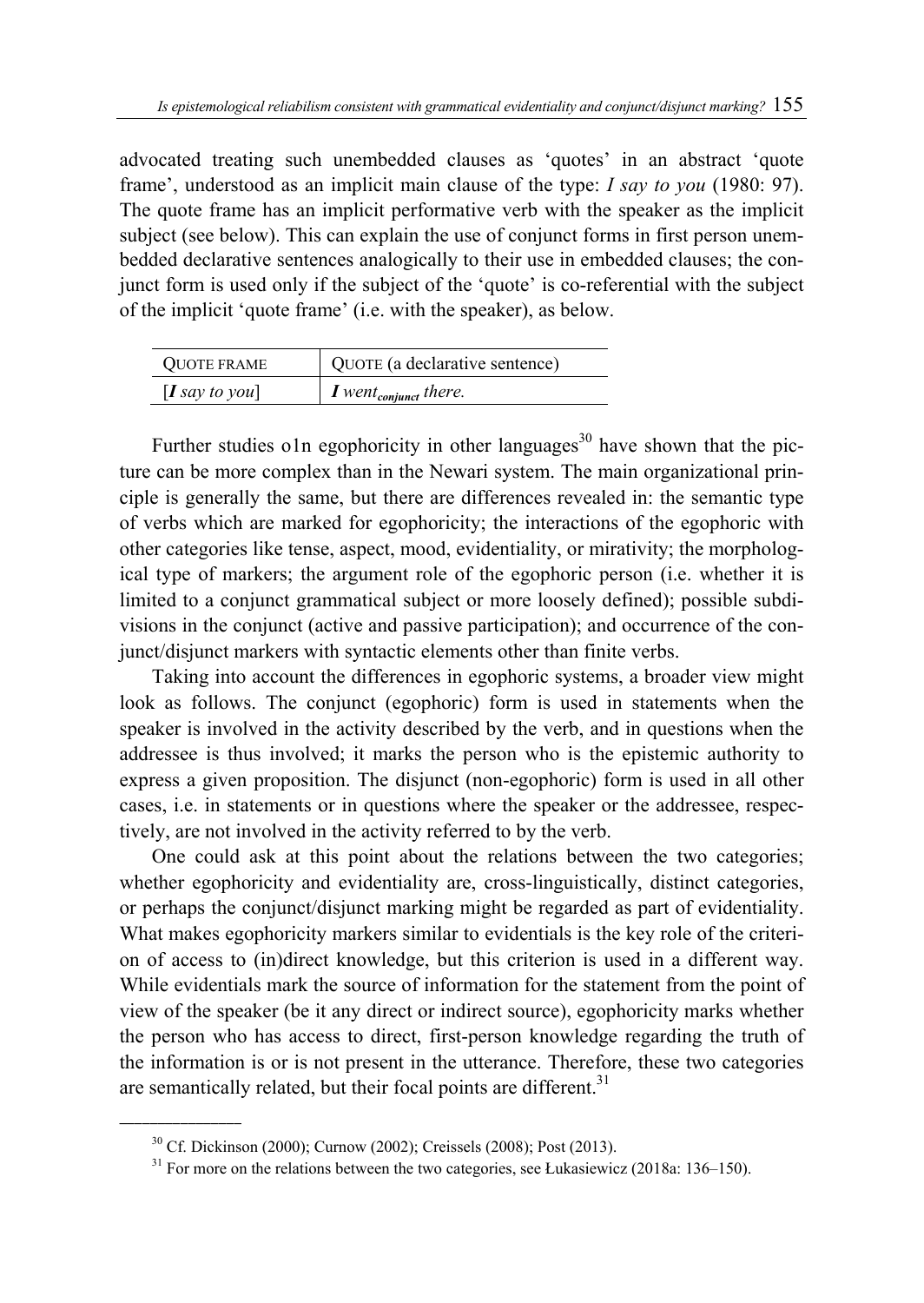### **5. Conclusion: externalist premises of reliabilism in the context of 'natural epistemology'**

How does the reliabilist theory of justification relate to grammatical categories like evidentiality and conjunct/disjunct marking? The first impression could be that the externalist assumptions of reliabilism are irreconcilable with obligatory marking of the source of information (evidentials) and epistemic authority for the proposition expressed (egophoricity). The characteristic feature of these linguistic categories is marking *how* the speaker got the information on which the assertion is based or who is 'the primary knower'. Therefore, a degree of conscious access to *what* justifies the assertion is taken for granted; otherwise, evidential or conjunct/disjunct marking would not be possible. Reliabilism, as explained in section 3, does not require that the cognizer have access to the justificational status of her beliefs. Goldman is quite explicit that it is not necessary:

[J]ust as a person can know without knowing that he knows, so he can have justified belief without knowing that it is justified (or believing justifiably that it is justified). (2012 [1979]: 42)

However, even though reliabilism does not require an internal access to justification, it is obviously possible that the cognizer may have an epistemic awareness of the status of her/his belief; i.e. s/he may be aware that this or that belief has been generated by one of truth-conducive mental processes, for example by perception, and it is therefore justified. But significantly, this does not bear upon the fact that what justifies the belief is the truth-conduciveness of the belief-forming process; the belief is justified by this external fact – with or without the believer's awareness of it. Thus, one could say that in languages in which one has to mark the source of information or egophoricity in every clause, the speaker's epistemic awareness is simply switched on. In other languages, it may be off, but the reliabilist justification operates regardless of such facts. It must be stressed that externalism negates the necessity of the believer's access to justification, not the possibility thereof. Therefore, the externalist premises of reliabilism do not seem in any obvious way logically inconsistent with obligatory evidentials and egophoric (conjunct/disjunct) marking. Though, certainly, they are not in the spirit of 'natural epistemology' but merely logically consistent therewith.

What is significant, other postulates of the reliabilist theory, as noted in section 3, declare much interest in folk epistemic practices. One of Goldman's papers is particularly noteworthy with regard to linguistic evidentiality and conjunct/disjunct marking. In 'Epistemic folkways and scientific epistemology' (1993 [1992]), a theory is proposed which describes how ordinary people assign justifiedness to their everyday beliefs. It may be interesting to consider how this theory, focused specifically on common-sense epistemic concepts and norms, could be supported, or even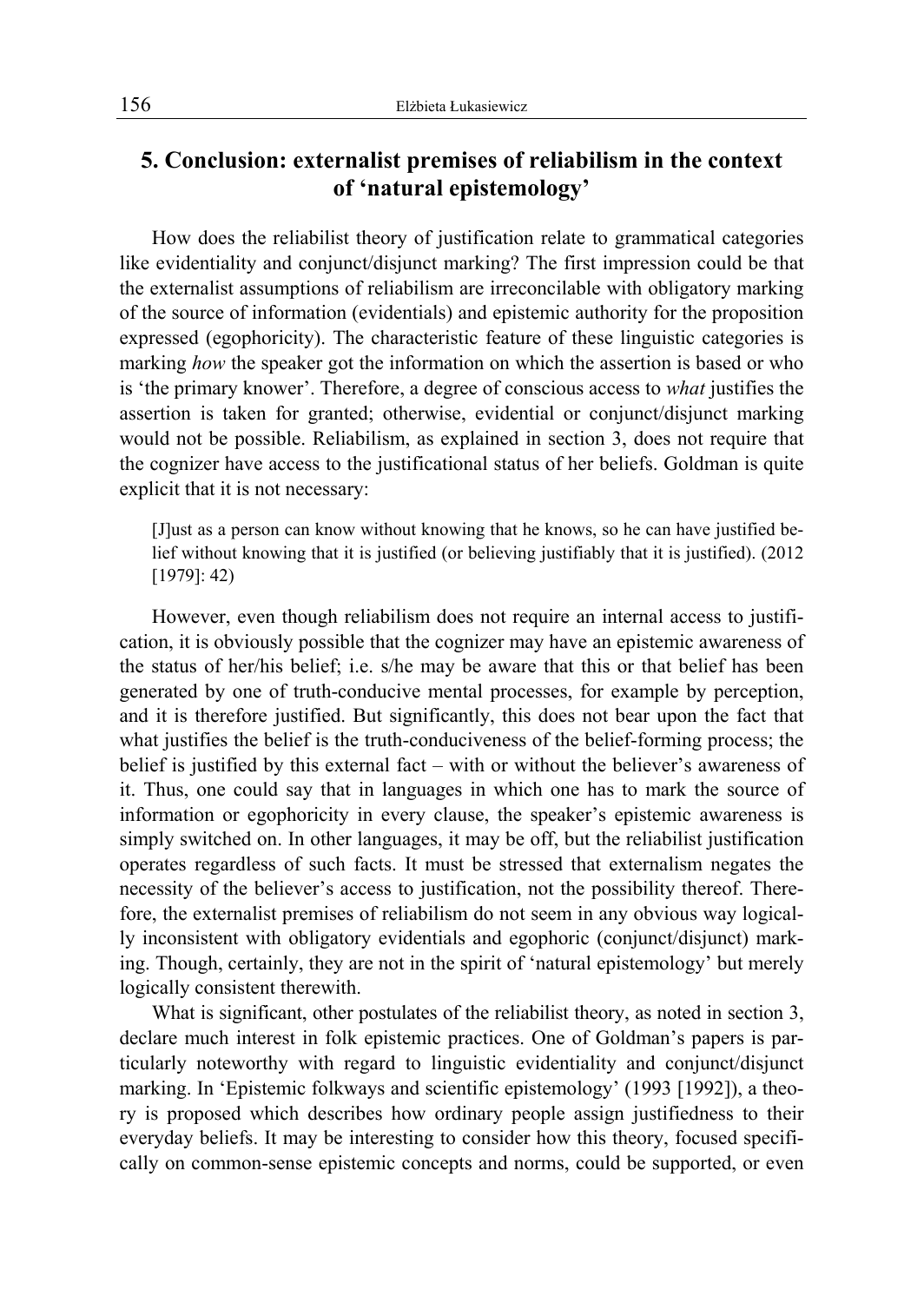enriched, if linguistic evidentiality were taken into account. Importantly, it is a descriptive theory, not a normative one, so it does not answer the question of what makes a given belief justified, but it offers an account of 'epistemic folkways' – how ordinary people assess their beliefs as justified or not.

According to the theory, we have a mental store of 'good' and 'bad' ways of forming beliefs, which Goldman labels respectively epistemic 'virtues' and 'vices'.32 That store of epistemic virtues and vices in the mind consists of mental representtations of positive and negative epistemic 'exemplars' of belief-forming processes. These are exemplars in the sense propounded by the psychology of concepts rather than abstract definitions and principles. When the subject is to judge whether a particular belief is justified, s/he simply tries to match the relevant belief-forming process to those positive and negative 'exemplars' stored in her/his mind (Goldman 1993: 274–277).

Now, assuming that indeed we refer to such 'exemplars' stored in the mind when making epistemic judgments, there remains the question of how we acquire such lists of virtues and vices. It is obvious that the relevant exemplars are selected ultimately on the basis of their reliability, but it is an interesting problem to what extent the lists of virtues and vices are individualized; they are formed, stored and made use of in individual minds after all. Goldman writes that the epistemic agent need not apply the reliability tests her-/himself when selecting the norms; instead, the list of epistemic virtues and vices may be inherited, at least partly, from her/his linguistic community. This does not imply that all speakers will have the same list; individual differences are permitted, but on the whole, speakers will be guided by a preference for epistemic conservatism and will not be willing to revise socially accepted norms.

When considering the question of what supports the view that ordinary believers indeed have such mental lists of reliable and unreliable epistemic practices, Goldman points to the acceptability of some utterances in ordinary language. That we have a mental store of intellectual virtues and vices is shown by the evidential strategies we employ when explaining how we came to *know* something; some sources of information are acceptable as the basis of *knowledge*, others are not. Since our everyday utterances are not anomalous, it is clear that we have some fixed ideas of which sources of information are reliable (cf. Goldman 1993: 282).

Though Goldman does not mention linguistic evidentiality, it is tempting to set the above theory in evidentiality framework, of course. One could say that in many languages grammatical markers of information source (with their semantic extensions of veracity or unreliability, e.g. visual vs. reported markers), constitute explicit, not only mental, lists of more and less reliable epistemic practices, which are inhe-

<sup>&</sup>lt;sup>32</sup> In adopting this terminology, Goldman explicitly refers to Ernest Sosa's writings and virtue epistemology.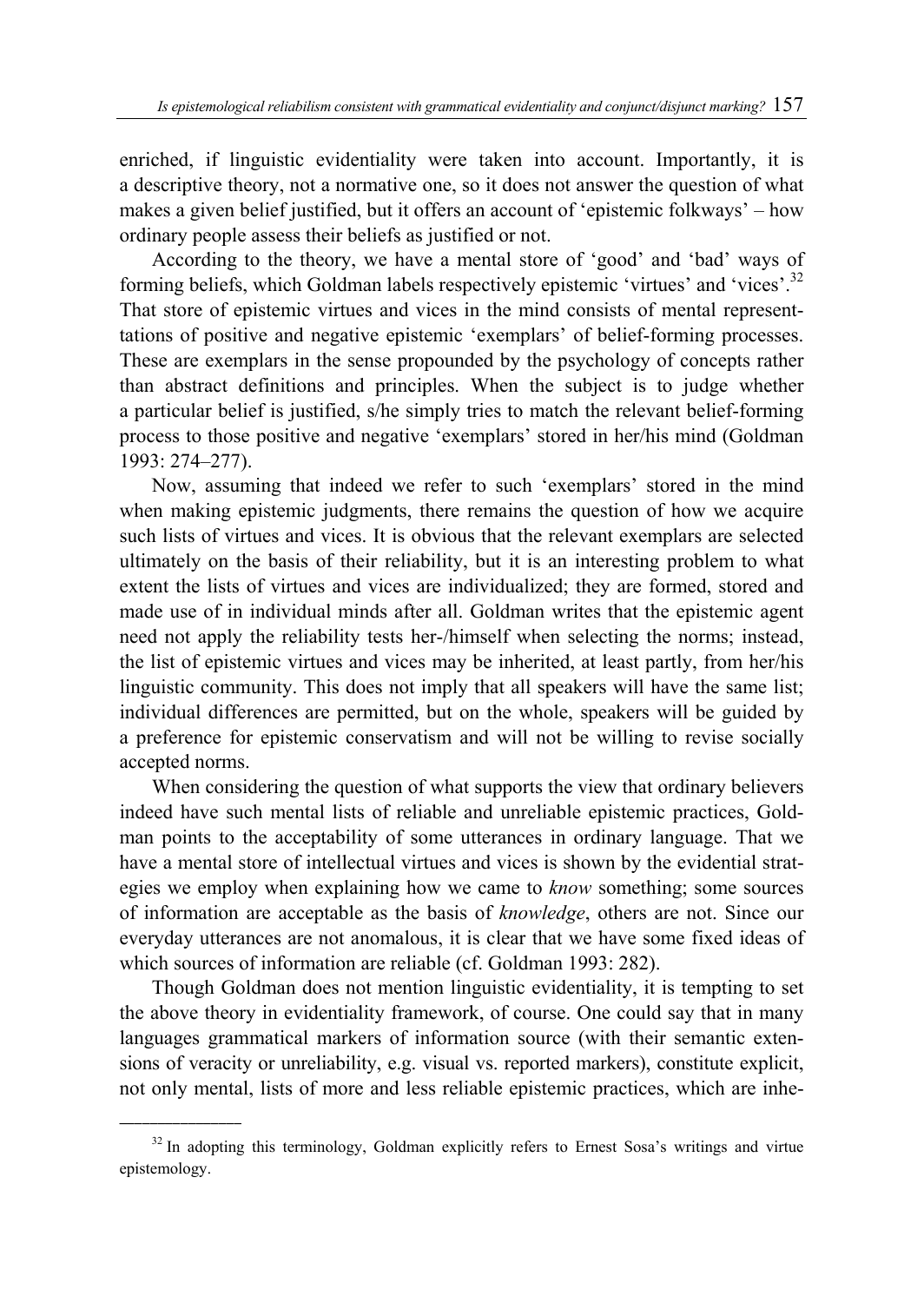rited from the linguistic community and shared within. The fact that visual evidentials are always preferable if the sources of information are many<sup>33</sup> proves that visual perception is at the top of the list of epistemic 'virtues'. Undoubtedly, Goldman is right to refer to evidential strategies in language, but he definitely underestimates the scope and richness of folk epistemology; hence, he reduces the mission of descriptive epistemology. He writes:

It is quite possible that the folk do not have highly principled methods for individuating cognitive processes, for 'slicing up' virtues and vices. If that is right, it is a mistake to insist that descriptive epistemology uncover such methods. It is no flaw in reliabilism, considered as descriptive epistemology, that it fails to unearth them. (Goldman 1993: 281– 282)

In the above passage, Goldman refers to the *generality problem* in reliabilism (i.e. how to define the *process type*, see above), and he suggests that folk epistemology is similarly vague and unsystematic as far as this problem is concerned. Therefore, reliabilism is not particularly blameworthy if it does not offer a precise and systematic account of the types of reliable cognitive processes in beliefformation.<sup>34</sup> The aim of the present paper has been to show that 'epistemic folkways' are much more elaborate and sophisticated than some contemporary theories of justification assume. The folk methods for individuating cognitive processes are not only 'highly principled', since they are encoded in a systematic way by special grammatical categories, but they are also extremely variegated in the world's languages. The existence of 'epistemological' categories in grammar, like evidentiality, egophoricity (conjunct/disjunct marking), epistemic modality, or mirativity, to mention some only, proves that the epistemic awareness of the folk and the processing of epistemic information are constantly switched on; otherwise, these categories could not be properly used by the speakers. If we agree with Goldman that the first mission of scientific epistemology is describing epistemic concepts and principles of the folk, then the task should obviously include taking account of evidentiality, egophoricity and other 'epistemological' categories in language.

The interest of the present paper has concentrated on the concept of justification as it is used in the mainstream of contemporary analytic epistemology. In this tradition, the epistemic agents are individuals. The paper has not discussed the various new extensions of traditional epistemology, often labeled 'social epistemologies', which concentrate on either *collective* epistemic agents, such as committees, juries, courts, etc., or social epistemic *systems*. However, it is clear that particularly the latter (i.e. systems-oriented social epistemology) might benefit from studying the

<sup>&</sup>lt;sup>33</sup> The hierarchy in evidentiality systems is discussed in Łukasiewicz (2018a: 82–90).<br><sup>34</sup> See also Goldman's essay 'Epistemic relativism and reasonable disagreement' (2012: 207), where he writes: 'comparatively few individuals form explicit beliefs about the justificational status of their own (first-order) attitudes. Only fairly reflective minds contemplate this sort of thing.'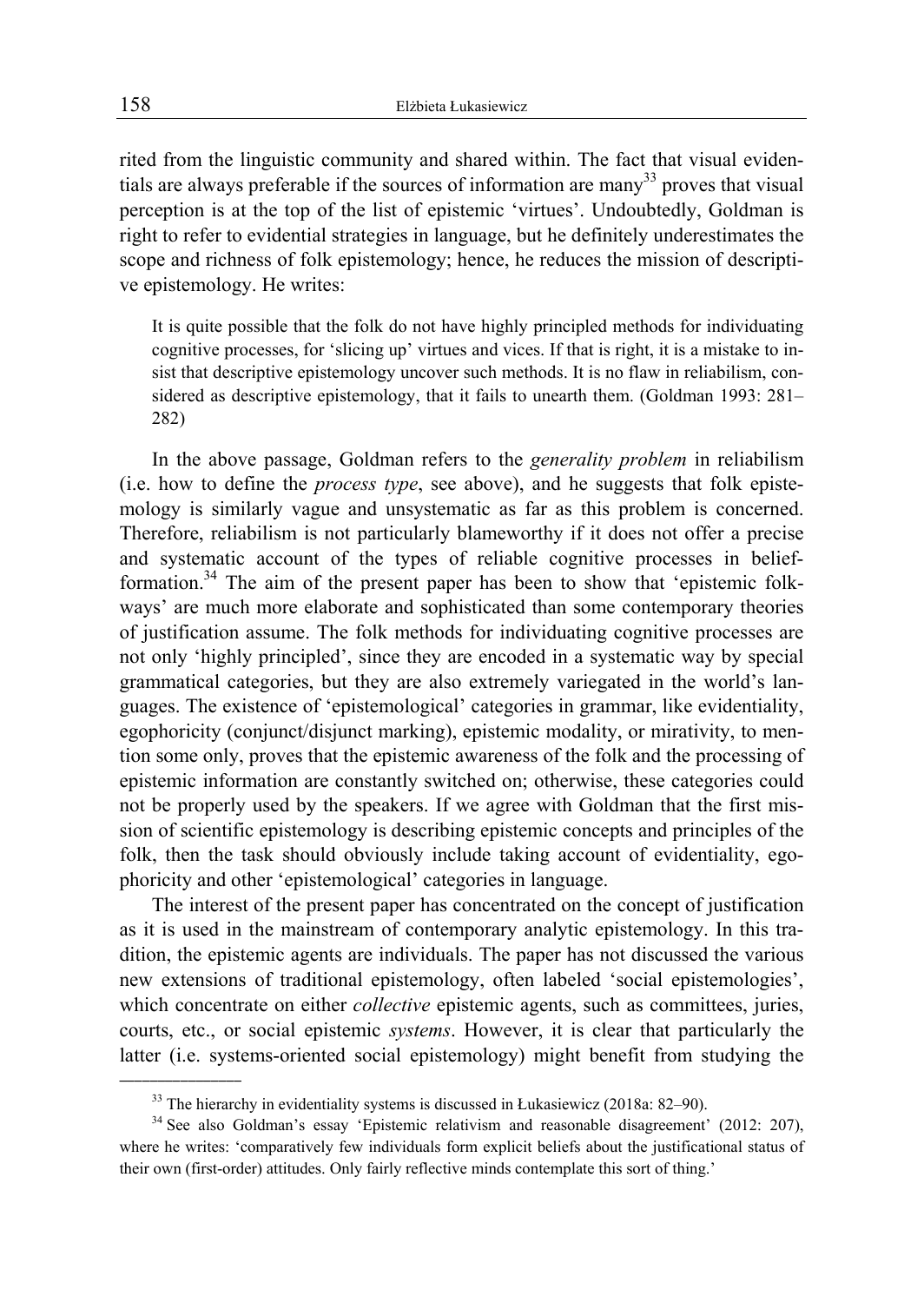interface of broadly understood linguistic evidentiality (grammatically and lexically encoded), communication and social epistemic practices.<sup>35</sup> Systems-oriented epistemology, as defined by Goldman (2012: 228–229), is focused on how different social institutions, procedures and patterns of interpersonal contact in a community influence the epistemic situation of its members. Generally, the mission of epistemic systems, both formal (science, journalism, education, etc.) and informal (ordinary information-exchange patterns), is to elevate the community's level of knowledge possession and rationality of beliefs. It goes without saying that communication and language in general, but in particular information-source marking and other evidentiality-related categories, constitute vitally important social communicative procedures affecting beliefs, epistemic attitudes and judgments of community members. The workings of formal and informal social epistemic systems, duly enriched with linguistic aspects, should be viewed as part of a broadly understood ecocommunicative network, in which human epistemic agents, by participating in the universal communication space and employing various linguistic and non-linguistic resources available there, 'contribute jointly to the generation of a global sense of communicative assonance and [*epistemic*] well-being' (Puppel 2017: 71; bracketed addition EŁ).

### **References**

Adelaar, W.F.H. 1977. *Tarma Quechua: grammar, text, dictionary*. Lisse: Peter de Ridder Press.

- Adelaar, W.F.H. (with the collaboration of P.C. Muysken). 2007. *The languages of the Andes*. Cambridge: Cambridge University Press.
- Aikhenvald, A.Y. 2003. "Evidentiality in Tariana". In: Aikhenvald, A.Y. and R.M.W. Dixon. (eds.). *Studies in evidentiality*. Amsterdam, Philadelphia: John Benjamins Publishing Company. 131–164. Aikhenvald, A.Y. 2004. *Evidentiality*. Oxford: Oxford University Press.
- Aikhenvald, A.Y. 2014. "The grammar of knowledge: a cross-linguistic view of evidentials and the expression of information source". In: Aikhenvald, A.Y. and R.M.W. Dixon. (eds.). *The grammar of knowledge. A cross-linguistic typology*. Oxford: Oxford University Press. 1–51.
- Aikhenvald, A.Y. and R.M.W. Dixon. (eds.). 2003. *Studies in evidentiality*. Amsterdam, Philadelphia: John Benjamins Publishing Company.
- Aikhenvald, A.Y. and R.M.W. Dixon. (eds.). 2014. *The grammar of knowledge. A cross-linguistic typology*. Oxford: Oxford University Press.
- Alston, W. 1999. "Perceptual knowledge". In: Greco, J. and E. Sosa. (eds.). *The Blackwell guide to epistemology*. Malden, Mass.: Blackwell Publishing. 223–242.
- Aristotle. 2015 [350 BC]. *Posterior Analytics.* Translated by G.R.G. Mure. Accessed August 2015. https://ebooks.adelaide.edu.au/a/aristotle/a8poa/book1.html

 $35$  For a comprehensive account of 'social epistemologies', see Goldman (2012: chapters 9–10). It is essential that social epistemologies be considered also within the framework of ecolinguistics, with due focus on the role and use of the resources of natural languages in highly diversified acts of human communication contributing to the spread of knowledge; for an overview of the ecolinguistic approach, see Puppel (2017); also: Haugen (1972).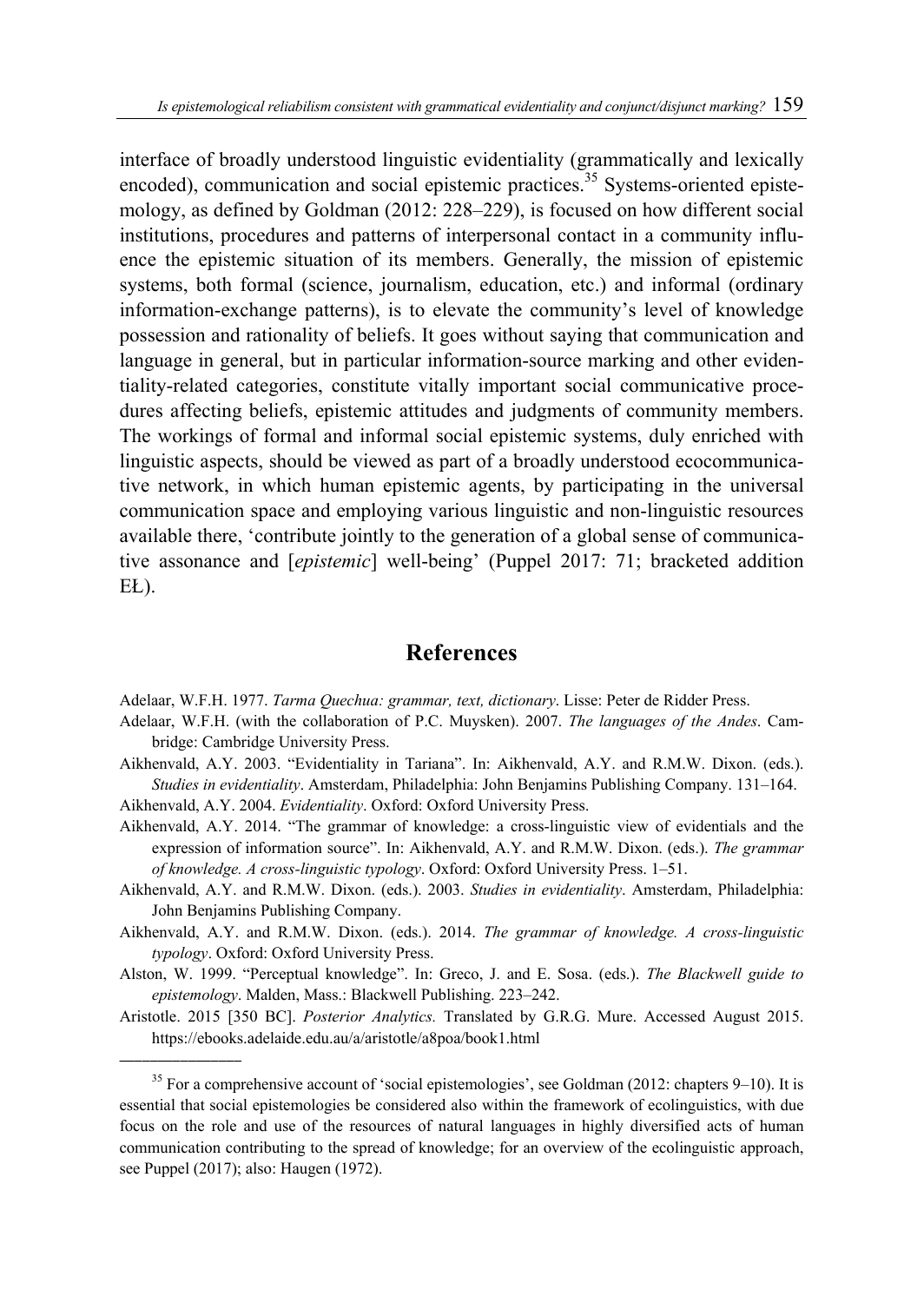- Barnes, J. 1984. "Evidentials in the Tuyuca verb". *International Journal of American Linguistics* 50. 255–271.
- BonJour, L. 1985. *The structure of empirical knowledge*. Cambridge, Mass.: Harvard University Press.
- BonJour, L. 1999. "The dialectic of foundationalism and coherentism". In: Greco, J. and E. Sosa. (eds.). *The Blackwell guide to epistemology*. Malden, MA.: Blackwell. 117–142.
- BonJour, L. 2003. "A version of internalist foundationalism". In: BonJour, L. and E. Sosa. *Epistemic justification: Internalism vs. externalism, foundations vs. virtues.* Malden, Mass.: Blackwell. 3–96.
- Chafe, W. 1986. "Evidentiality in English conversation and academic writing". In: Chafe, W. and J. Nichols. (eds.). *Evidentiality: The linguistic coding of epistemology*. Norwood, N.J.: Ablex Publishing Corporation. 261–272.
- Chafe, W. and Nichols, J. (eds.). 1986. *Evidentiality: The linguistic coding of epistemology*. Norwood, NJ: Ablex Publishing Corporation.
- Conee, E. and Feldman, R. 1998. "The generality problem for reliabilism". *Philosophical Studies* 89. 1–29.
- Creissels, D. 2008. "Remarks on so-called 'conjunct/disjunct' systems" In: *Syntax of the World's Languages III*. Berlin. Accessed June 2014. http://www.deniscreissels.fr/public/Creissels-conj.disj.pdf
- Curnow, T.J. 2002. "Conjunct/disjunct marking in Awa Pit". *Linguistics* 40.3. 611–627.
- De Haan, F. 1999. "Evidentiality and epistemic modality: Setting boundaries". *Southwest Journal of Linguistics* 18.1. 83–101.
- De Haan, F. 2005. "Encoding speaker perspective: Evidentials" In: Frajzyngier, Z. and A. Hodges and D.S. Rood. (eds.). *Linguistic diversity and language theories*. Amsterdam: John Benjamins Publishing Company. 379–397.
- Dickinson, C. 1999. "Semantic and pragmatic dimensions of Tsafiki evidential and mirative markers". *Chicago Linguistic Society* 35 (The Panels). 29–44.
- Dickinson, C. 2000. "Mirativity in Tsafiki". *Studies in Language* 24.2. 379–421.
- Dretske, F. 1981. *Knowledge and the Flow of Information*. Cambridge, Mass.: MIT Press.
- Faller, M. 2002. "Semantics and Pragmatics of Evidentials in Cuzco Quechua"*.* PhD Dissertation. Stanford University. Accessed June 2016. http://personalpages.manchester.ac.uk/staff/martina.t.faller/ documents/Thesis.pdf
- Feldman, R. 1985. "Reliability and justification". *Monist* 68. 159–174.
- Foley, R. 1985. "What's wrong with reliabilism?". *Monist* 68. 188–202.
- Gettier, E. 1963. "Is justified true belief knowledge?". *Analysis* 23. 121–123.
- Glanzberg, M. 2013. "Truth". In: *The Stanford Encyclopedia of Philosophy*. Accessed October 2015. https://plato.stanford.edu/entries/truth/
- Glock, H.J. 2003. *Quine and Davidson on language, thought and reality*. Cambridge: Cambridge University Press.
- Goldman, A.I. 1986. *Epistemology and cognition*. Cambridge, Mass.: Harvard University Press.
- Goldman, A.I. 1993 [1992]. "Epistemic folkways and scientific epistemology". *Philosophical Issues* 3. *Science and Knowledge*. 271–285.
- Goldman, A.I. 2010. "Systems oriented social epistemology". In: Gendler, T.S. and J. Hawthorne. (eds.). *Oxford studies in epistemology* 3. Oxford/New York: Oxford University Press.
- Goldman, A.I. 2012 [1979]. "What is justified belief?" In: Goldman, A.I. *Reliabilism and contemporary epistemology*. Oxford: Oxford University Press. 29–49.
- Goldman, A.I. 2012. *Reliabilism and contemporary epistemology*. Oxford: Oxford University Press.
- Hale, A. 1980. "Person markers: finite conjunct and disjunct verb forms in Newari". In: Trail, R. (ed.). *Papers in Southeast Asian Linguistics* 7. Canberra: Pacific Linguistics. 95–106.
- Hargreaves, D. 2005. "Agency and intentional action in Kathmandu Newar". *Himalayan Linguistics* 5. 1–48.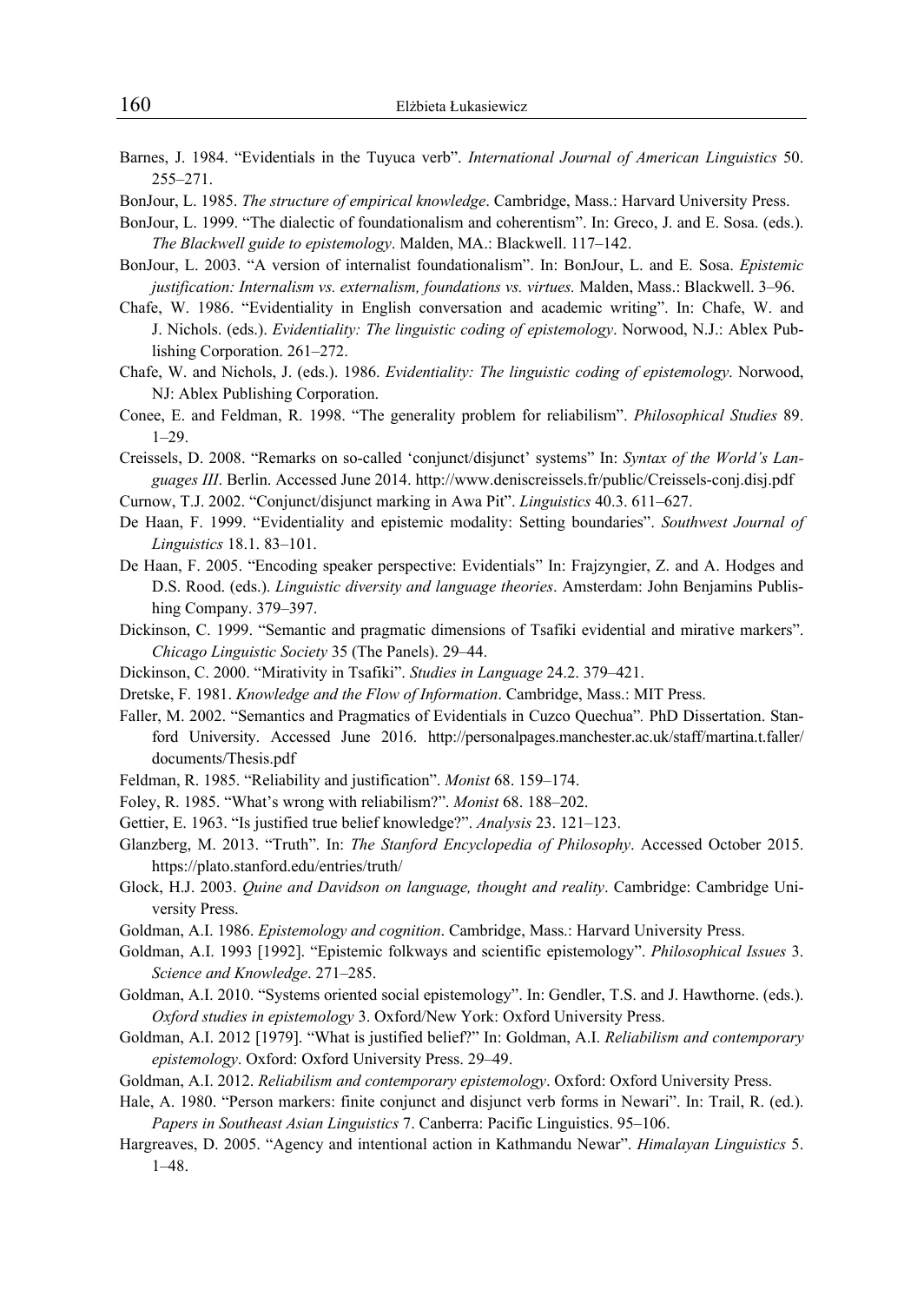Haugen, E. 1972. *The ecology of language*. Stanford: Stanford University Press.

- Johanson, L. and B. Utas. (eds.). 2000. *Evidentials: Turkic, Iranian and neighbouring languages*. Berlin: Mouton de Gruyter.
- Klein, P. 1998. "Foundationalism and the infinite regress of reasons". *Philosophy and Phenomenological Research* LVIII. 919–926.
- Klein, P. 1999. "Human knowledge and the regress of reasons". *Philosophical Perspectives* 13. 297–325.
- Kornblith, H. 1999. "In defense of a naturalized epistemology". In: Greco, J. and E. Sosa. (eds.) *The Blackwell guide to epistemology.* Malden, Mass.: Blackwell. 158–169.
- Lemos, N. 2007. *An introduction to the theory of knowledge*. Cambridge: Cambridge University Press.
- Łukasiewicz, E. 2014. "Obligatoryjne określniki źródła wiedzy w językach naturalnych i ich epistemologiczne konsekwencje". *Filozofia Nauki* XXII 2.86. 97–115.
- Łukasiewicz, E. 2018a. *Linguistic evidentiality and epistemic justification of beliefs*. Bydgoszcz: Wydawnictwo Uniwersytetu Kazimierza Wielkiego.
- Łukasiewicz, E. 2018b. "The concept of basic beliefs and obligatory grammatical evidentiality: an evidentiality-based argument against foundationalism". *Archiwum Historii Filozofii i Myśli Społecznej* Vol. 63/2018. 159–186.
- Magometov, A. 1982. *Megebskij dialekt darginskogo jazyka* (*The Mehweb dialect of the Dargwa Language*). Tbilisi: Mecniereba.
- Moser, P.K. 1999. "Belief". In: Audi, R. (ed.). *The Cambridge Dictionary of Philosophy. Second Edition*. Cambridge: Cambridge University Press. 78–79.
- Nozick, R. 1981. *Philosophical Explanations*. Cambridge, Mass.: Harvard University Press.
- Plungian V.A. 2010. "Types of verbal evidentiality marking: an overview". In: Diewald, G. and E. Smirnova. (eds.). *Linguistic realization of evidentiality in European languages*. Berlin: Mouton de Gruyter. 15–58.
- Post, M.W. 2013. "Person-sensitive TAME marking in Galo". In: Thornes, T., Andvik, E., Hyslop, G and J. Jansen. (eds.). *Functional-historical approaches to explanation*. Amsterdam: John Benjamins Publishing Company. 107–130.
- Puppel, S. 2017. *ECOLI[S]<sup>2</sup> . Essays and notes on ecolinguistic synergy and synthesis.* Poznań: Katedra Ekokomunikacji UAM.
- Quine, W.V.O. 1969. "Epistemology naturalized". In: Quine, W.V.O. *Ontological relativity and other essays.* New York: Columbia University Press. 69–90.
- Schwitzgebel, E. 2015. "Belief". In: *Stanford Encyclopedia of philosophy*. Accessed July 2015. http://plato.stanford.edu/entries/belief/#Bib
- Sellars, W. 1963. "Empiricism and the philosophy of mind". In: Sellars, W. *Science, Perception and Reality.* Atascadero, CA: Ridgeview Publishing Co. 127–196.
- Sosa, E. 1991 [1980]. "The raft and the pyramid: coherence versus foundations in the theory of knowledge". *Midwest Studies in Philosophy* 5. 3–25. Reprinted in: Sosa, E. (ed.). *Knowledge in Perspective*. Cambridge: Cambridge University Press. 165–191.
- Sosa, E. 2003. "Beyond internal foundations to external virtues". In: BonJour, L. and E. Sosa. (eds.). *Epistemic justification: internalism vs. externalism, foundations vs. virtues*. Malden, Mass.: Blackwell. 97–170.
- Sun J. 1993. "Evidentials in Amdo Tibetan". *Bulletin of the Institute of History and Philology* 63.4. 945–1001.
- Tournadre, N. 2008. "Arguments against the concept of 'conjunct'/'disjunct' in Tibetan". In: Huber, B. and M. Volkart and P. Wildmer. (eds.). *Chomolangma, Demawend und Kasbek: Festschrift für Roland Bielmeier zu seinem 65. Geburtstag*. Halle: IITBS. 281–308.